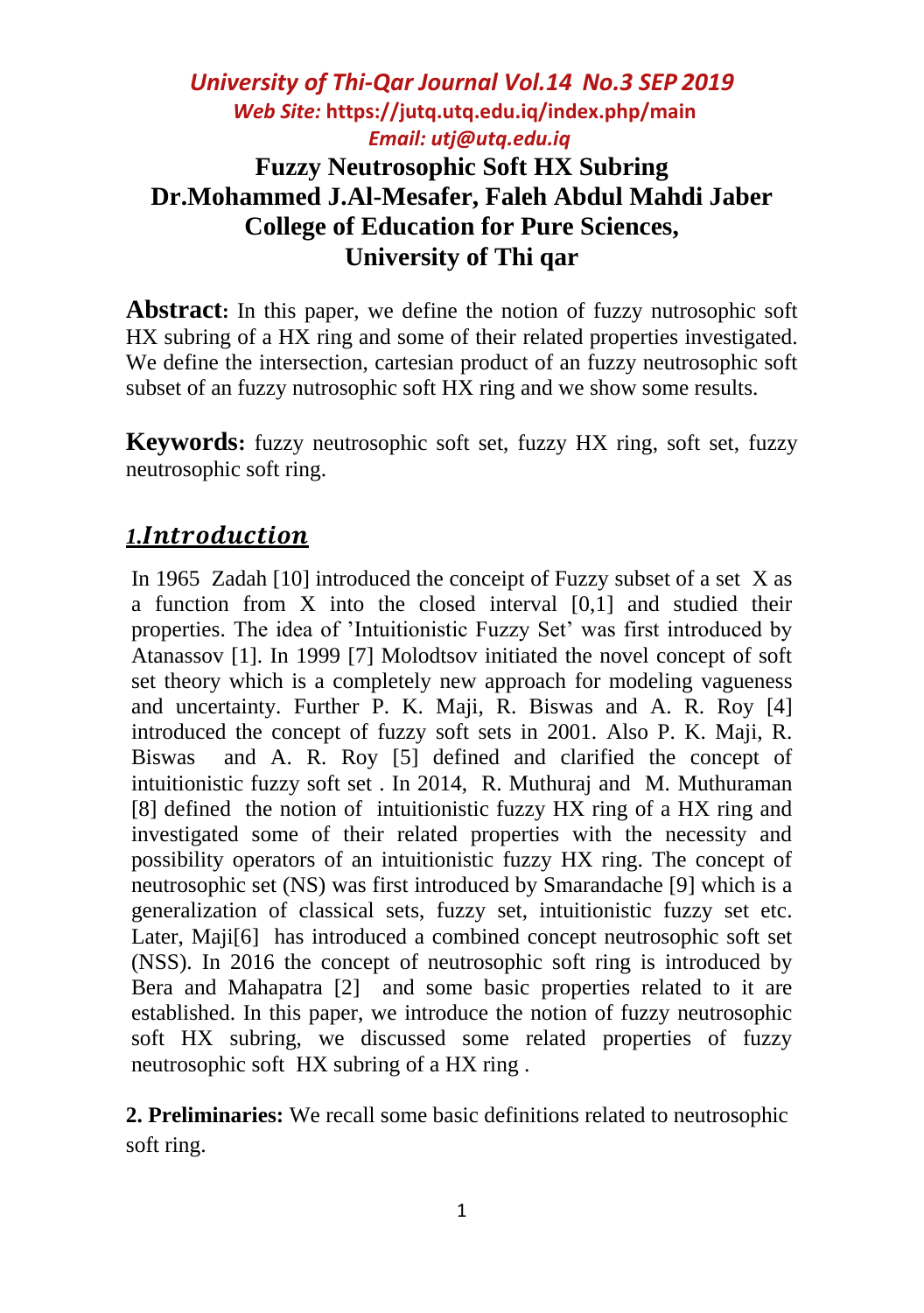### *Definition (2.1) [10]:*

A Fuzzy neutrosophic set  $A$  on the universe set  $X$  is defined as  $A = \{ \langle x, T_A(x), I_A(x), F_A(x) \rangle : x \in X \}$  where  $T, I, F: X \to [0,1]$  and  $0 \leq T_A(x) + I_A(x) + F_A(x) \leq 3$ 

#### *Definition (2.2) [ 13]:*

Let X be a universe sets and E be a set of parameters. A pair  $(F, E)$  is called soft set over X if and only if  $F$  is a function from  $E$  into the sets of all subsets of X, i.e.  $:E \to P(X)$ , where  $P(X)$  is the power set of X.

#### *Definition(2.3)[14]*

Let  $U$  be the initial universe set and  $E$  be a set of parameters and  $(FNSS(U))$  denote the set of all fuzzy neutrosophic sets of U, then the fuzzy neutrosophic soft set  $H$  over  $U$  is a set defined by a set valued function  $f_H$  representing a mapping  $f_H : E \to (FNSS(U))$ , where  $f_H$  is called approximate function of the neutrosophic soft set H .On the other words the neutrosophic soft set is a parmetrized family of some elements of the set  $(FNSS(U))$  and therefor H can be written as a set of ordered pairs ,

$$
H = \{ (e, \{ < x, T_{fH(e)}(x), I_{fH(e)}(x), F_{fH(e)}(x) > : x \in U \}) : e \in E \}
$$

#### *Definition(2.4)[9]*

A neutrosophic set  $A = \{ \langle x, T_A(x), I_A(x), F_A(x) \rangle : x \in R \}$  over a ring  $(R, +, \cdot)$  is called a neutrosophic subring of  $(R, +, \cdot)$  if the followings hold

i) 
$$
\begin{cases} T_A(x + y) \ge \min\{T_A(x), T_A(y)\} \\ I_A(x + y) \le \max\{I_A(x), I_A(y)\} \\ F_A(x + y) \le \max\{F_A(x), F_A(y)\} \end{cases}
$$
, ii) 
$$
\begin{cases} T_A(-x) \ge T_A(x) \\ I_A(-x) \le I_A(x) \\ F_A(-x) \le I_A(x) \end{cases}
$$
  
iii) 
$$
\begin{cases} T_A(x, y) \ge \min\{T_A(x), T_A(y)\} \\ I_A(x, y) \le \max\{I_A(x), I_A(y)\} \\ F_A(x, y) \le \max\{F_A(x), F_A(y)\} \end{cases}
$$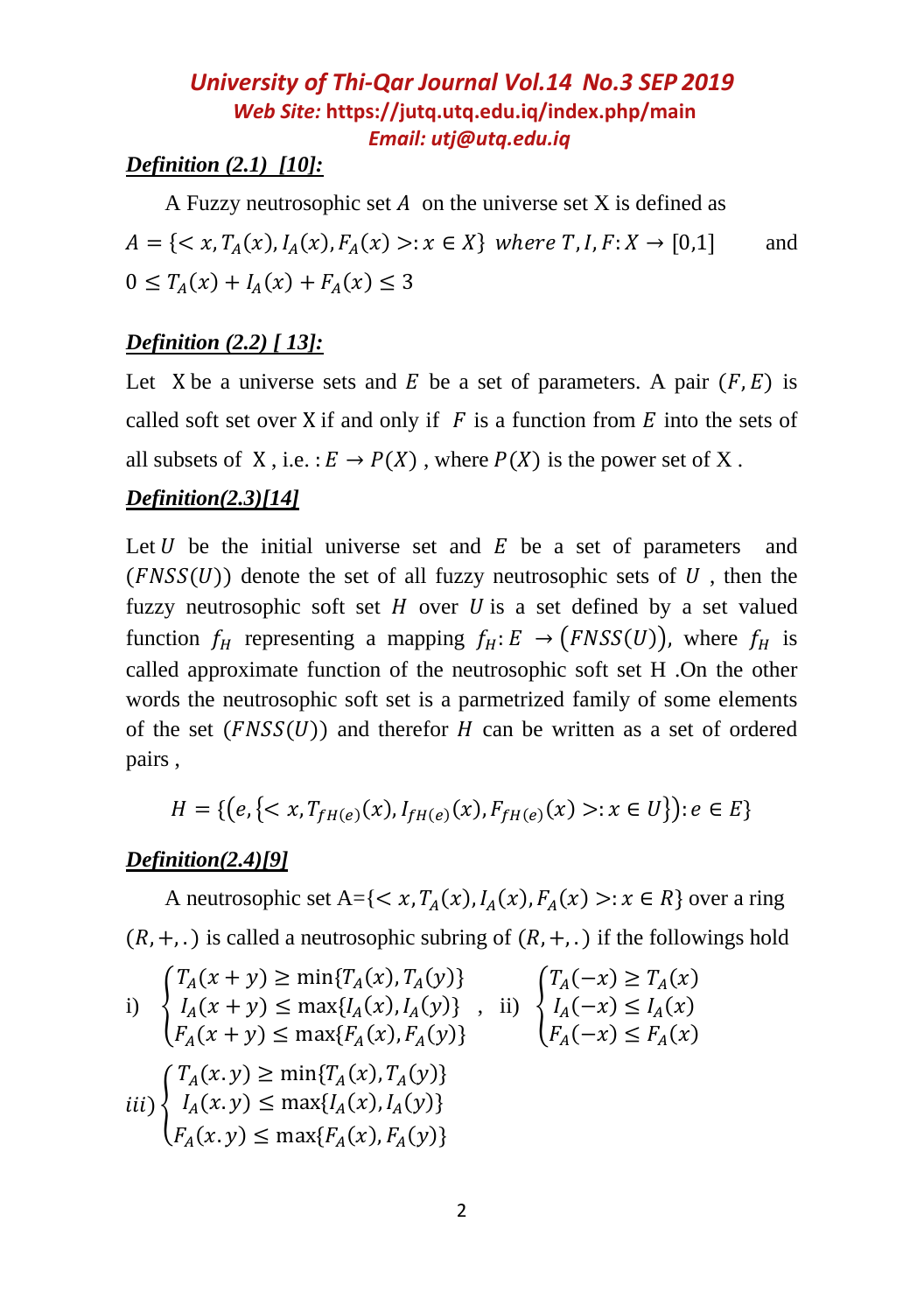for all  $x, y \in R$ .

## *Definition(2.5)[9]*

An NSS  $H = \{ (e, \{ < x, T_{fH(e)}(x), I_{fH(e)}(x), F_{fH(e)}(x) > : x \in U \}) : e \in E \}$ 

over a ring  $(R, +, \cdot)$  is called neutrosophic soft ring if  $f_{H(e)}$  is a

neutrosophic sub ring of  $(R, +, \cdot)$  for each e $\in E$ .

### *Proposition(2.6) [9]*

An NSS  $H = \{ (e, \{ < x, T_{fH(e)}(x), I_{fH(e)}(x), F_{fH(e)}(x) > : x \in U \}) : e \in$ 

 $E$ } over the ring  $(R, +, .$ ) is called a neutrosophic soft ring iff following's hold

$$
\prod_{i=1}^{T_{fH(e)}(x-y)} \ge \min\{T_A(x), T_A(y)\}
$$
\n
$$
\prod_{i=1}^{T_{fH(e)}(x-y)} \le \max\{I_A(x), I_A(y)\}
$$
\n
$$
\prod_{i=1}^{T_{fH(e)}(x-y)} \ge \min\{T_A(x), T_A(y)\}
$$
\n
$$
\prod_{i=1}^{T_{fH(e)}(xy)} \le \max\{I_A(x), I_A(y)\}
$$
\n
$$
\prod_{f_{fH(e)}(xy) \le \max\{F_A(x), F_A(y)\}}
$$

for each  $x, y \in R$ ,  $e \in E$ 

*Definition(2.7)[15]* Let *R* be a ring and a non empty set  $N \subset 2^R - {\Phi}$  on two binary operations  $(+)$  and  $(.)$ , then N is said to be HX ring of R if N is a ring with respect to the algebraic operations defined by

i)  $A + B = \{a + b : a \in A$ , and  $b \in B\}$ , which its null element is denoted by Q, and the negative element of  $A$  is denoted by  $-A$ .

ii) 
$$
A \cdot B = \{a \cdot b : a \in A, b \in B\}
$$

iii)  $A.(B + C) = A.B + A.C$  and  $(B + C).A = B.A + C.A$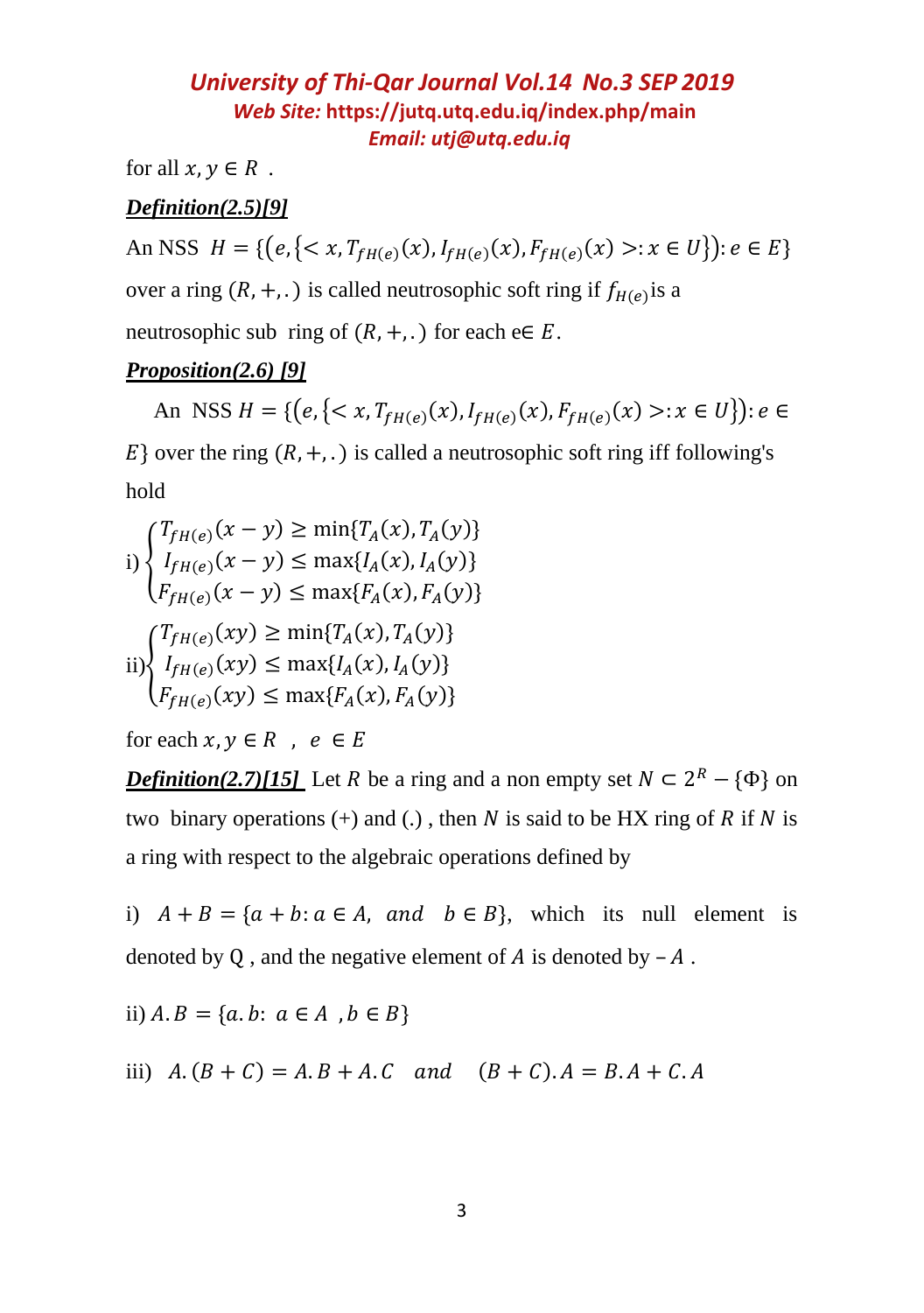## *University of Thi-Qar Journal Vol.14 No.3 SEP 2019 Web Site:* **<https://jutq.utq.edu.iq/index.php/main>**  *Email: utj@utq.edu.iq 3 Fuzzy Neutrosophic Soft HX subring*

In this section, we define the concepts of the fuzzy neutrosophic soft HX set, fuzzy neutrosophic soft HX subring ,anti fuzzy neutrosophic soft HX subring with some of their properties and results.

*Definition(3.1)* Let R be a ring,  $(u, E)$  be fuzzy soft set defined on R and  $N \subset 2^R - \{ \Phi \}$  be a HX ring on R. Define fuzzy soft HX set  $(\lambda_{f(e)}^u)$  such that

 $\lambda_{f(e)}^u(A) = \max\{u_e(x) : for all x \in A \subset R , e \in E\}$ 

### $Example(3.2)$

Let  $R = (Z_3, +, .)$  be a ring and  $E = \{e_1, e_2\}$  and let  $u: R \rightarrow I$ . Let

 $(f, E)$  a fuzzy soft set where  $f: E \to I^u$  defined as

$$
u_{f(e_1)}(0) = 0.3 \qquad u_{f(e_1)}(1) = 0.7 \qquad u_{f(e_1)}(2) = 0.2
$$

$$
u_{f(e_2)}(0) = 0.6 \quad u_{f(e_2)}(1) = 0.5 \quad u_{f(e_2)}(2) = 0.3
$$

Now, let  $N = \{A, B, C\}$  where  $A = \{0\}$ ,  $B = \{1\}$ ,  $C = \{2\}$  and  $(\lambda^u, E)$  where

$$
\lambda_{f(e_1)}^u(A) = \max\{u_{f(e_1)}(x): \forall x \in A\}, \quad \lambda_{f(e_2)}^u = \max\{u_{f(e_2)}(x): \forall x \in A\}
$$
  

$$
\lambda_{f(e_1)}^u(A) = 0.3 \quad , \lambda_{f(e_1)}^u(B) = 0.7 \quad , \lambda_{f(e_1)}^u(C) = 0.2
$$
  

$$
\lambda_{f(e_2)}^u(A) = 0.6 \quad , \lambda_{f(e_2)}^u(B) = 0.5 \quad , \lambda_{f(e_2)}^u(C) = 0.3
$$

then

 $\lambda_{f(e_1)}^u = \{(A, 0.3), (B, 0.7), (C, 0.2)\}, \lambda_{f(e_2)}^u = \{(A, 0.6), (B, 0.5), (C, 0.3)\}$ is a fuzzy soft HX set.

*Definition(3.3)* Let  $R$  be a ring and  $H = \{ (e, \{ < x, T_{fH(e)}(x), I_{fH(e)}(x), F_{fH(e)}(x) > : x \in U \}) : e \in E \}$  be a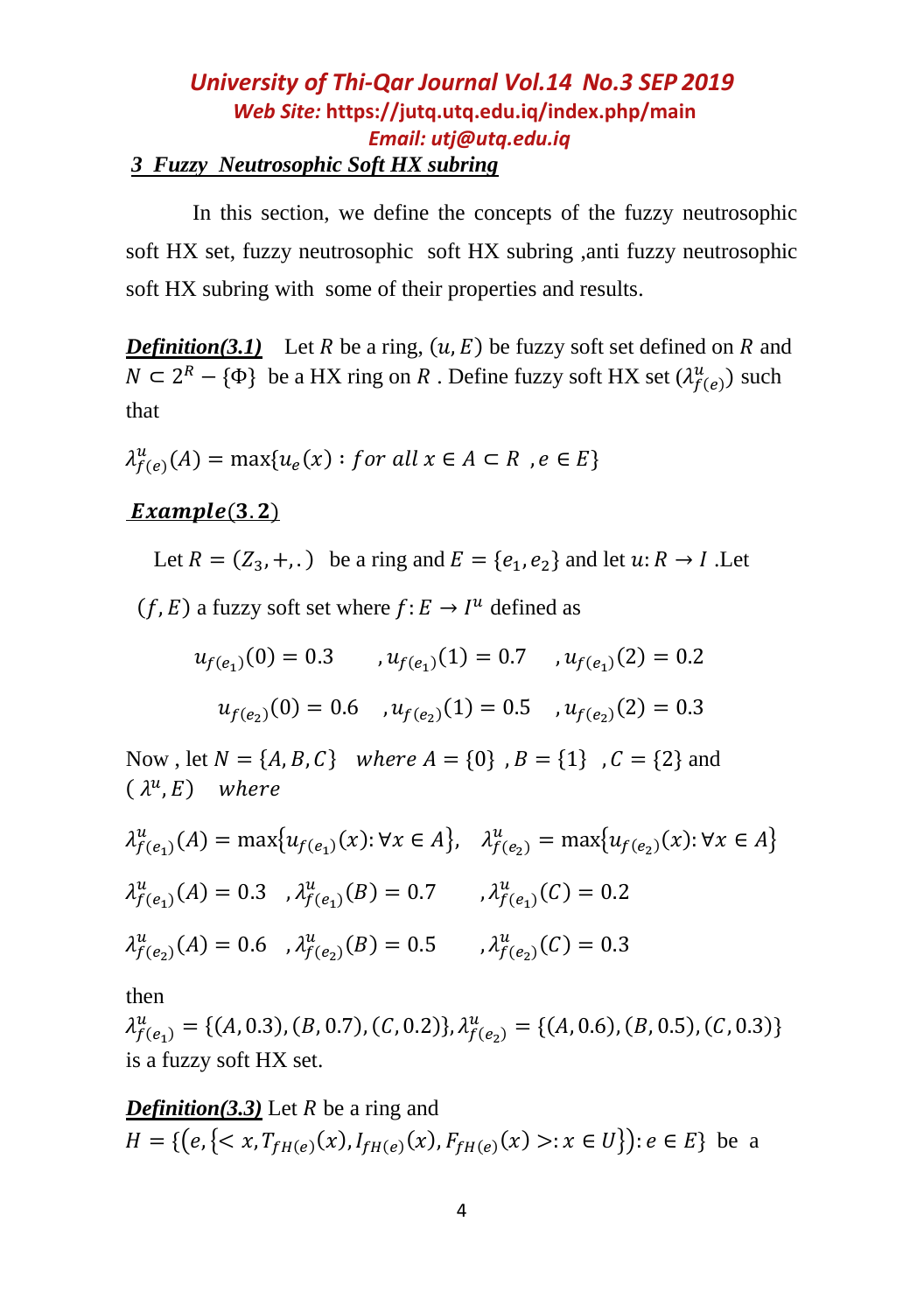fuzzy neutrosophic soft set defined on R and  $N \subset 2^R(\emptyset)$  be HX ring on  $R$ . Define fuzzy neutrosophic soft  $HX$ set  $\lambda^H = \{ \langle A, \lambda_{fH(e)}^T(A), \lambda_{fH(e)}^I(A), \lambda_{fH(e)}^F(A) \rangle : A \in N$ , and  $\lambda_{fH(e)}^T(A)$  +  $\lambda_{fH(e)}^I(A) + \lambda_{fH(e)}^F(A) \leq 3$  on *N* where:

$$
\lambda_{fH(e)}^T(A) = \max\{T_{fH(e)}(x): \text{ for all } x \in A \subseteq R, e \in E\}
$$
\n
$$
\lambda_{fH(e)}^I(A) = \min\{I_{fH(e)}(x): \text{ for all } x \in A \subseteq R, e \in E\}
$$
\n
$$
\lambda_{fH(e)}^F(A) = \min\{F_{fH(e)}(x): \text{ for all } x \in A \subseteq R, e \in E\}
$$

#### *<u>Example*(3.4)</u>

Let  $R = (Z_3, +, .)$  be a ring,  $E = \{e_1, e_2\}$  and  $H = \{ (e, \{ <$  $x, T_{fH(e)}(x), T_{fH(e)}(x), T_{fH(e)}(x) >: x \in R$  }  $: e \in E$  } a fuzzy neutrosophic soft on  $R$ ,

 $f_{H(e_1)} = \{ < 0, (0.3, 0.4, 0.7) > 0 < 1, (0.5, 0.6, 0.4) > 0 < 2, (0.6, 0.5, 0.4) > 0 \}$  $f_{H(e_2)} = \{ < 0, (0.6, 0.1, 0.5) >, < 1, (0.5, 0.3, 0.9) >, < 2, (0.8, 0.5, 0.3) > \}$ then  $H = \{ [e_1, f_{H(e_1)}], [e_2, f_{H(e_2)}] \}$  is an *FNSS* over  $(R, E)$ Now let  $N = \{A, B, C\}$  where  $A = \{0\}$ ,  $B = \{1\}$ ,  $C = \{2\}$  and  $(A^H, E)$ where  $\lambda^H$ :  $E \rightarrow F N S S(R)$  $\lambda^T_{fH(e)}(A) = \max\{T_{fH(e)}(x): for all x \in A \subseteq R, e \in E\}$  $\lambda^l_{fH(e)}(A) = \min\{l_{fH(e)}(x) : \text{for all } x \in A \subseteq R, e \in E\}, \lambda^F_{fH(e)}(A) =$  $min{F_{fH(e)}(x)}$ : for all  $x \in A \subseteq R, e \in E$  $\lambda_{fH(e_1)}^T(A) = 0.3$ ,  $\lambda_{fH(e_1)}^I(A) = 0.4$ ,  $\lambda_{fH(e_1)}^F(A) = 0.7$  $\lambda_{fH(e_2)}^T(A) = 0.6$ ,  $\lambda_{fH(e_2)}^I(A) = 0.1$ ,  $\lambda_{fH(e_2)}^F(A) = 0.5$  $\lambda_{fH(e_1)}^T(B) = 0.5$ ,  $\lambda_{fH(e_1)}^T(B) = 0.6$ ,  $\lambda_{fH(e_1)}^F(B) = 0.4$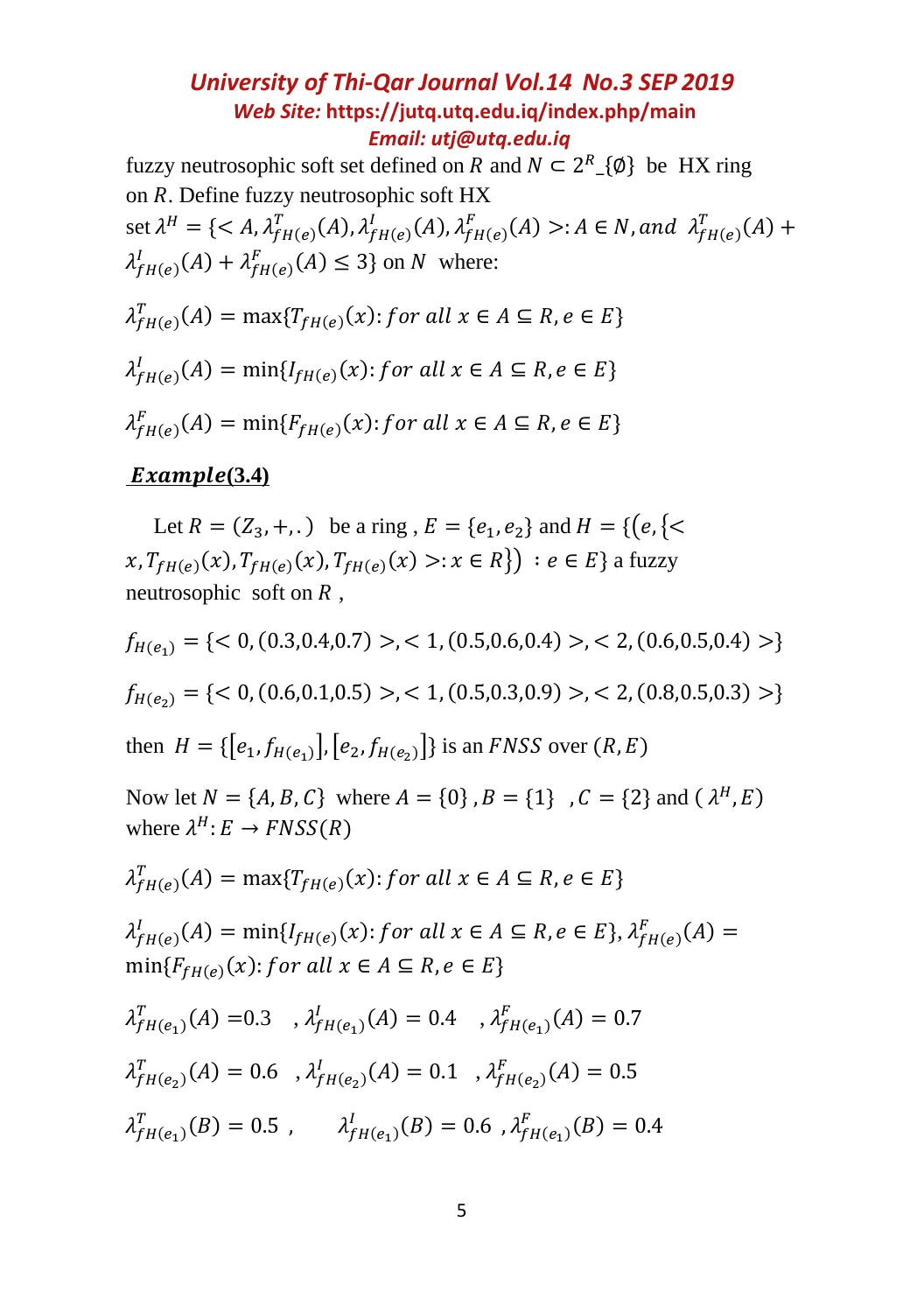*University of Thi-Qar Journal Vol.14 No.3 SEP 2019 Web Site:* **<https://jutq.utq.edu.iq/index.php/main>**  *Email: utj@utq.edu.iq*  $\lambda_{fH(e_2)}^T(B) = 0.5$ ,  $\lambda_{fH(e_2)}^I(B) = 0.3$ ,  $\lambda_{fH(e_2)}^F(B) = 0.9$  $\lambda_{fH(e_1)}^T(C) = 0.6$ ,  $\lambda_{fH(e_1)}^T(C) = 0.5$ ,  $\lambda_{fH(e_1)}^F(C) = 0.4$  $\lambda_{fH(e_2)}^T(C) = 0.8$ ,  $\lambda_{fH(e_2)}^I(C) = 0.5$ ,  $\lambda_{fH(e_2)}^F(C) = 0.3$  $\lambda_{f(e_1)}^H = \{ \langle A, \lambda_{fH(e_1)}^T(A), \lambda_{fH(e_1)}^I(A), \lambda_{fH(e_1)}^F(A) \rangle : for all A \in N \}.$  $= \{ < A, 0.3, 0.4, 0.7 > c < B, 0.5, 0.6, 0.4 > c < C, 0.6, 0.5, 0.4 > \}$  $\lambda_{f(e_2)}^H = \{ \langle A, \lambda_{fH(e_2)}^T(A), \lambda_{fH(e_2)}^I(A), \lambda_{fH(e_2)}^F(A) \rangle : for all A \in N \}$  $=$  {<  $\leq$   $A, 0.6, 0.1, 0.5$  >,  $\leq$   $B, 0.5, 0.3, 0.9$  >,  $\leq$   $C, 0.8, 0.5, 0.3$  >},

then  $\lambda^H = \{ [e_1, \lambda_{f(e_1)}^H], [e_2, \lambda_{f(e_2)}^H] \}$  is fuzzy neutrosophic soft HX subset of  $HX$  ring  $N$ .

**Definition(3.5)** Let  $H = \{ \langle x, T_{fH(e)}(x), I_{fH(e)}(x), F_{fH(e)}(x) \rangle : x \in$  $R, e \in E$  be a fuzzy neutrosophic soft set (*FNSS*) over a ring R and *E* be set of parameters and where  $T, I, F: R \to [0,1]$  such that  $0 \leq T_{fH(e)}(x)$  +  $T_{fH(e)}(x) + T_{fH(e)}$  $(x) \leq 3$ . Let  $N \subset 2^R - \{\Phi\}$  be a HX ring . A fuzzy neutrosophic soft HX subset  $\lambda^H = \{: A \in N, \text{and } \lambda_{f0H(e)}^T(A) +$  $\lambda^I_{fH(e)}(A) + \lambda^F_{fH(e)}(A) \leq 3$  of N is called

1) Fuzzy neutrosophic soft HX subring induced by  $H$  if the following condition are satisfied for  $A, B \in N$  and  $e \in E$ 

i) 
$$
\lambda_{fH(e)}^T(A - B) \ge \min{\lambda_{fH(e)}^T(A), \lambda_{fH(e)}^T(B)}
$$
  
\nii)  $\lambda_{fH(e)}^T(AB) \ge \min{\lambda_{fH(e)}^T(A), \lambda_{fH(e)}^T(B)}$   
\niii)  $\lambda_{fH(e)}^I(A - B) \le \max{\lambda_{fH(e)}^I(A), \lambda_{fH(e)}^I(B)}$   
\niv)  $\lambda_{fH(e)}^I(AB) \le \max{\lambda_{fH(e)}^I(A), \lambda_{fH(e)}^I(B)}$   
\nv)  $\lambda_{fH(e)}^F(A - B) \le \max{\lambda_{fH(e)}^F(A), \lambda_{fH(e)}^F(B)}$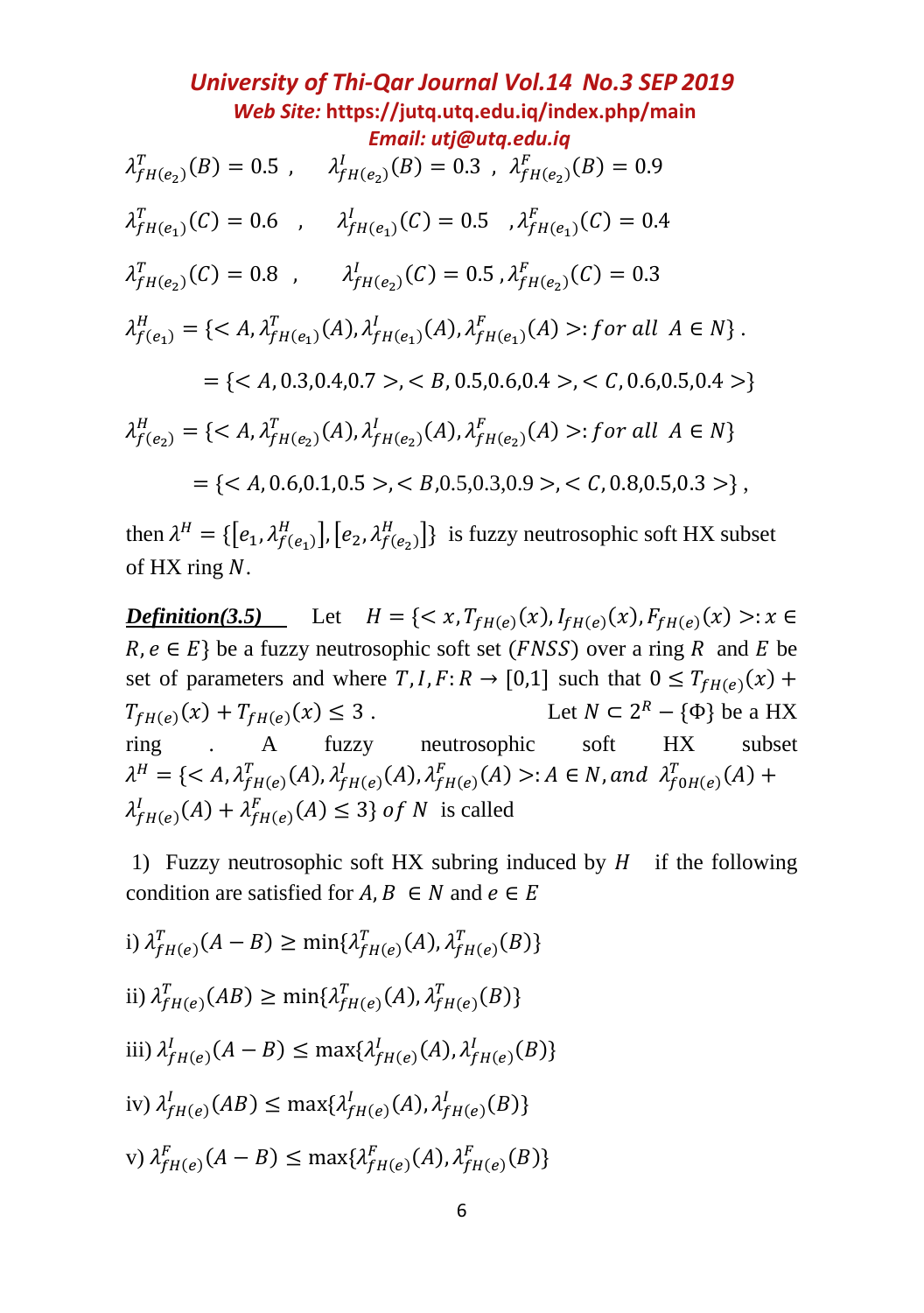*University of Thi-Qar Journal Vol.14 No.3 SEP 2019 Web Site:* **<https://jutq.utq.edu.iq/index.php/main>**  *Email: utj@utq.edu.iq* vi)  $\lambda_{fH(e)}^F(AB) \le \max\{\lambda_{fH(e)}^F(A), \lambda_{fH(e)}^F(B)\}\$ where  $\lambda_{fH(e)}^T(A) = \max\{T_{fH(e)}(x):$  for all  $x \in A \subseteq R, e \in E\}$  $\lambda^l_{fH(e)}(A) = \min\{l_{fH(e)}(x): for all x \in A \subseteq R, e \in E\}$  $\lambda_{fH(e)}^F(A) = \min\{F_{fH(e)}(x): for all x \in A \subseteq R, e \in E\}$ 

2) Anti-fuzzy neutrosophic soft subring induced by  $H$  and if the following condition are satisfied for  $A, B \in N$  and  $e \in E$ 

i) 
$$
\lambda_{fH(e)}^T(A - B) \le \max{\lambda_{fH(e)}^T(A), \lambda_{fH(e)}^T(B)}
$$
  
\nii)  $\lambda_{fH(e)}^T(AB) \le \max{\lambda_{fH(e)}^T(A), \lambda_{fH(e)}^T(B)}$   
\niii)  $\lambda_{fH(e)}^I(A - B) \ge \min{\lambda_{fH(e)}^I(A), \lambda_{fH(e)}^I(B)}$   
\niv)  $\lambda_{fH(e)}^I(AB) \ge \min{\lambda_{fH(e)}^I(A), \lambda_{fH(e)}^I(B)}$   
\nv)  $\lambda_{fH(e)}^F(A - B) \ge \min{\lambda_{fH(e)}^F(A), \lambda_{fH(e)}^F(B)}$   
\nv)  $\lambda_{fH(e)}^F(AB) \ge \min{\lambda_{fH(e)}^F(A), \lambda_{fH(e)}^F(B)}$   
\nwhere  $\lambda_{fH(e)}^T(A) = \min{\{T_{fH(e)}(X): \text{ for all } x \in A \subseteq R, e \in E\}}$   
\n $\lambda_{fH(e)}^I(A) = \max{\{f_{fH(e)}(x): \text{ for all } x \in A \subseteq R, e \in E\}}$   
\n $\lambda_{fH(e)}^F(A) = \max{\{f_{fH(e)}(x): \text{ for all } x \in A \subseteq R, e \in E\}}$ 

#### *Example(3.6)*

From Example (3.4) we get fuzzy neutrosophic soft HX subring of a HX ring N.

### $Remark(3.7)$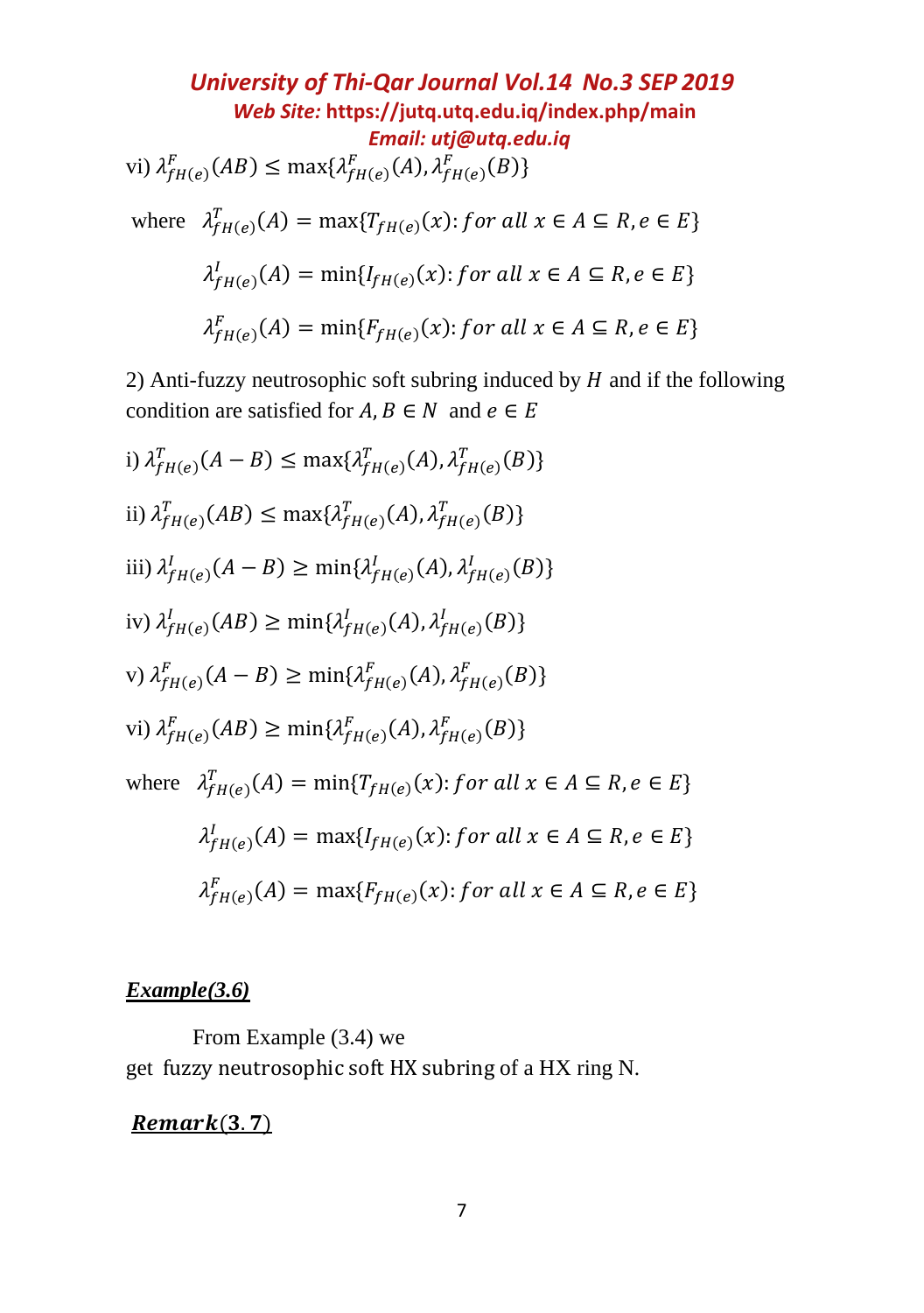1) For any fuzzy neutrosophic soft HX subring of HX ring  $N$ . Then for all  $A, B \in N$ 

$$
\lambda_{fH(e)}^T(A) \leq \lambda_{fH(e)}^T(Q) , \lambda_{fH(e)}^I(A) \geq \lambda_{fH(e)}^I(Q) , \lambda_{fH(e)}^F(A) \geq \lambda_{fH(e)}^F(Q)
$$

2) For any anti fuzzy neutrosophic soft HX subring of HX ring  $N$ . Then for all  $A, B \in N$ 

$$
\lambda_{fH(e)}^T(A) \geq \lambda_{fH(e)}^T(Q), \lambda_{fH(e)}^I(A) \leq \lambda_{fH(e)}^I(Q), \lambda_{fH(e)}^F(A) \leq \lambda_{fH(e)}^F(Q)
$$

### **(3.8)**

1) If  $H$  is a fuzzy neutrosophic soft subring of ring  $R$ , then the fuzzy neutrosophic soft subset  $\lambda^H$  is a fuzzy neutrosophic soft HX subring of a HX ring  $N \subset 2^R - {\Phi}$ .

2) If  $H$  is anti fuzzy neutrosophic soft subring of ring  $R$ , then the fuzzy neutrosophic soft subset  $\lambda^H$  is anti fuzzy neutrosophic soft HX subring of a HX ring  $N \subset 2^R - {\Phi}$ .

*Proof*: (1) Let  $H$  be a fuzzy neutrosophic soft subring of  $R$  such that

$$
H = \{ \langle x, T_{fH(e)}(x), I_{fH(e)}(x), F_{fH(e)}(x) \rangle : x \in R, e \in E \}, \text{ then}
$$

i)  $\min\{\lambda_{fH(e)}^T(A),\lambda_{fH(e)}^T(B)\}$  =  $\min\{\max\{T_{fH(e)}(x): \forall x \in A \subseteq$  $R$ }, max ${T}_{fH(e)}(y)$ :  $\forall y \in B \subseteq R$ }

$$
= \min\{T_{fH(e)}(x_0), T_{fH(e)}(y_0)\}
$$
  
\n
$$
\leq T_{fH(e)}(x_0 - y_0)
$$
  
\n
$$
\leq \max\{T_{fH(e)}(x - y): \forall (x - y) \in A - B \subseteq
$$

 $R$ }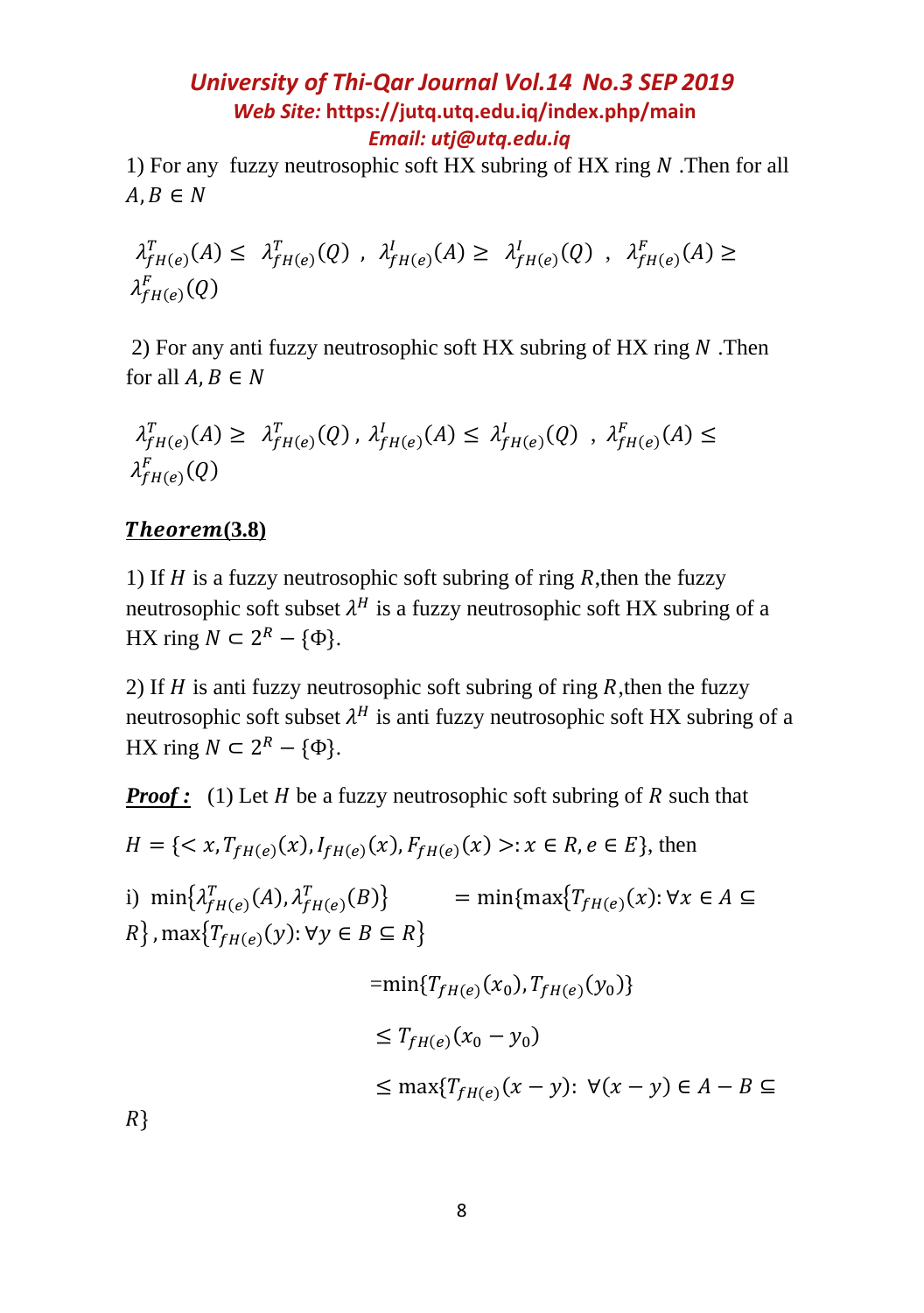Hence  $\lambda_{fH(e)}^T(A-B) \ge \min\{\lambda_{fH(e)}^T(A), \lambda_{fH(e)}^T(B)\}\$ ii) min $\left\{\lambda_{fH(e)}^T(A), \lambda_{fH(e)}^T(B)\right\}$  $\mathcal{L} = \min\{\max\{T_{fH(e)}(x): \forall x \in A \subseteq R\}$ ,  $\max\{T_{fH(e)}(y): \forall y \in B \subseteq R\}$  $R$ }}

$$
= \min\{T_{fH(e)}(x_0), T_{fH(e)}(y_0)\}
$$
  
\n
$$
\leq T_{fH(e)}(x_0y_0)
$$
  
\n
$$
\leq \max\{T_{fH(e)}(xy): \forall (xy) \in AB \subseteq R\}
$$
  
\n
$$
= \lambda_{fH(e)}^T(AB)
$$

Hence  $\lambda_{fH(e)}^T(AB) \ge \min\{\lambda_{fH(e)}^T(A), \lambda_{fH(e)}^T(B)\}\$ 

In the same way we can prove that

iii) 
$$
\lambda_{fH(e)}^l(A - B) \le \max\{\lambda_{fH(e)}^l(A), \lambda_{fH(e)}^l(B)\}\)
$$
  
iv)  $\lambda_{fH(e)}^l(AB) \le \max\{\lambda_{fH(e)}^l(A), \lambda_{fH(e)}^l(B)\}\$   
v)  $\lambda_{fH(e)}^F(A - B) \le \max\{\lambda_{fH(e)}^F(A), \lambda_{fH(e)}^F(B)\}\$   
vi)  $\lambda_{fH(e)}^F(AB) \le \max\{\lambda_{fH(e)}^F(A), \lambda_{fH(e)}^F(B)\}\$ 

To prove (2) it is clear .

#### *Definition (3.9):*

Let  $(\lambda^H, E)$  and  $(\lambda^G, E)$  be two fuzzy neutrosophic soft HX subsets of the HX ring N then the intersection of  $(\lambda^H, E)$  and  $(\lambda^G, E)$  defined as  $(\lambda^H \cap \mathcal{Y}^G)(A) = \{ \leq$  $A, (\lambda_{fH(e)}^T \cap Y_{fG(e)}^T)(A), (\lambda_{fH(e)}^I \cup Y_{fG(e)}^I)(A), (\lambda_{fH(e)}^F \cup Y_{fG(e)}^F)(A): A \in$ N,  $e \in E$ .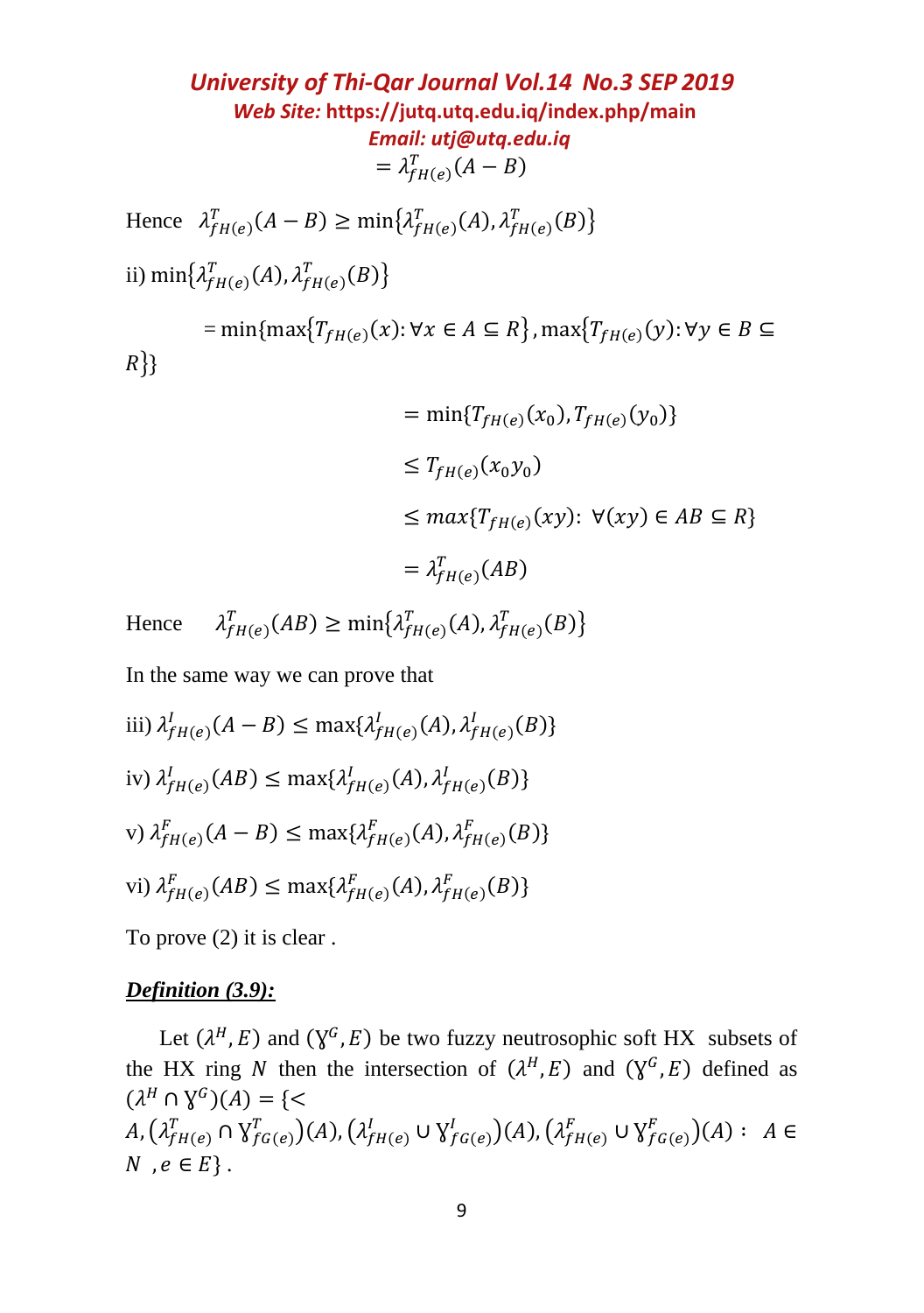### $Theorem (3.10)$

1) Let  $H$  and  $G$  be any two fuzzy neutrosophic soft sets on  $R$  and  $\lambda^H$ ,  $\lambda^G$  any two fuzzy neutrosophic soft HX subring of a HX ring N then their intersection  $\lambda^H \cap \lambda^G$  is also a fuzzy neutrosophic soft HX subring of a HX ring  $N$ .

2) Let H and G be any two fuzzy neutrosophic soft sets on R and  $\lambda^H$ ,  $\mathbf{Y}^G$  any two anti fuzzy neutrosophic soft HX subring of a HX ring N, then their intersection  $\lambda^H \cap \gamma^G$  is also anti fuzzy neutrosophic soft HX subring of a HX ring N.

Proof: 1) Let 
$$
H = \{ \langle x, T_{fH(e)}(x), I_{fH(e)}(x), F_{fH(e)}(x) \rangle : x \in R, e \in E \},
$$
  
 $G = \{ \langle x, T_{fG(e)}(x), I_{fG(e)}(x), F_{fG(e)}(x) \rangle : x \in R, e \in E \}$ 

be any two fuzzy neutrosophic soft sets on a ring  $R$  and

$$
\lambda^H = \{ \langle A, \lambda_{fH(e)}^T(A), \lambda_{fH(e)}^I(A), \lambda_{fH(e)}^F(A) \rangle : A \in N \}
$$
  

$$
\lambda^G = \{ \langle A, \lambda_{fG(e)}^T(A), \lambda_{fG(e)}^T(A), \lambda_{fG(e)}^T(A) \rangle : A \in N \}
$$

two fuzzy neutrosphic soft HX subring of a HX ring

$$
(\lambda^{H} \cap \mathbf{Y}^{G})(A) = \{< A, (\lambda_{fH(e)}^{T} \cap \mathbf{Y}_{fG(e)}^{T})(A), (\lambda_{fH(e)}^{I} \cup \mathbf{Y}_{fG(e)}^{I})(A),
$$

$$
(\lambda_{fH(e)}^{F} \cup \mathbf{Y}_{fG(e)}^{F})(A): A \in N\}
$$
  
i) 
$$
(\lambda_{fH(e)}^{T} \cap \mathbf{Y}_{fG(e)}^{T})(A - B) = \min\{\lambda_{fH(e)}^{T}(A - B), \mathbf{Y}_{fG(e)}^{T}(A - B)\}
$$

$$
\geq \min\{\min\{\lambda_{fH(e)}^{T}(A), \lambda_{fH(e)}^{T}(B)\}, \min\{\mathbf{Y}_{fG(e)}^{T}(A), \mathbf{Y}_{fG(e)}^{T}(B)\}\}
$$

$$
= \min\{\min\{\lambda_{fH(e)}^{T}(A), \mathbf{Y}_{fG(e)}^{T}(A)\}, \min\{\lambda_{fH(e)}^{T}(B), \mathbf{Y}_{fG(e)}^{T}(B)\}\}
$$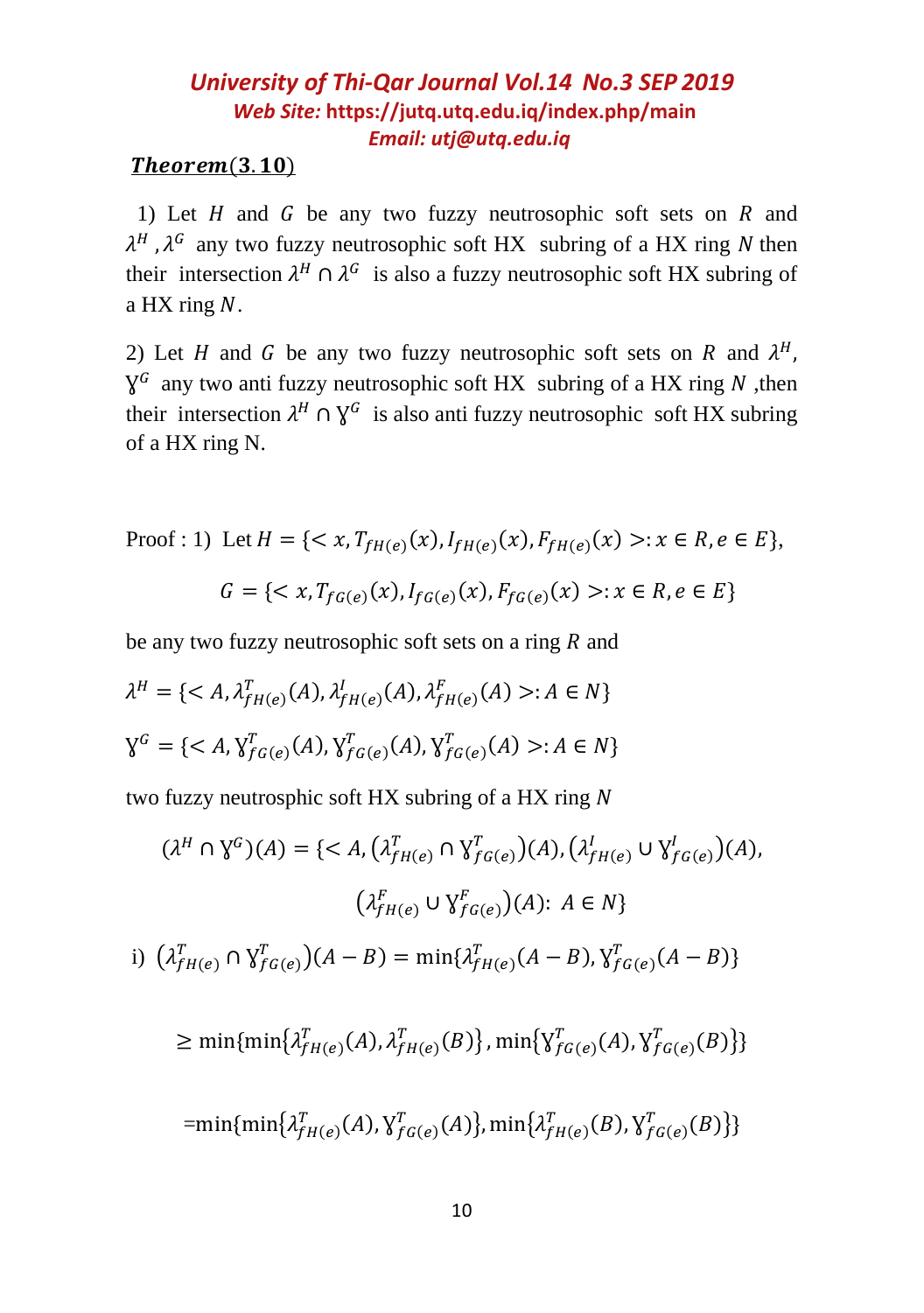*University of Thi-Qar Journal Vol.14 No.3 SEP 2019 Web Site:* **<https://jutq.utq.edu.iq/index.php/main>**  *Email: utj@utq.edu.iq*  $=\!\min\{\big(\lambda_{fH(e)}^{T}\cap \mathsf{Y}_{fG(e)}^{T}\big)(A),\big(\lambda_{fH(e)}^{T}\cap$ 

 $\operatorname{\mathsf{Y}}_{fG(e)}^T)(B)\}$ 

Hence  $(\lambda_{fH(e)}^T \cap Y_{fG(e)}^T)(A - B) \ge \min\{(\lambda_{fH(e)}^T \cap Y_{fG(e)}^T)(A), (\lambda_{fH(e)}^T \cap Y_{fG(e)}^T)(A)\}$  $\operatorname{\mathsf{Y}}_{fG(e)}^T)(B)\}$ 

ii)  $(\lambda_{fH(e)}^T \cap \mathbf{Y}_{fG(e)}^T)(AB) = \min{\{\lambda_{fH(e)}^T(AB), \mathbf{Y}_{fG(e)}^T(AB)\}}$ 

 $=\!\min\{\min\{\lambda_{fH(e)}^{T}(A),\lambda_{fG(e)}^{T}(A)\},\min\{\lambda_{fH(e)}^{T}(B),\lambda_{fG(e)}^{T}(B)\}\}$  $=\!\min\{\big(\lambda_{fH(e)}^T\cap \mathsf{Y}_{fG(e)}^T\big)(A),\big(\lambda_{fH(e)}^T\cap$  $\chi_{fG(e)}^{T})(B)\}$ 

Hence  $(\lambda_{fH(e)}^T \cap Y_{fG(e)}^T)(AB) \ge \min\{(\lambda_{fH(e)}^T \cap Y_{fG(e)}^T)(A), (\lambda_{fH(e)}^T \cap Y_{fG(e)}^T)(A)\}$  $\operatorname{\mathsf{Y}}_{fG(e)}^T)(B)\}$ 

In the same way we can prove that

iii)  $(\lambda_{fH(e)}^l \cup \mathcal{Y}_{fG(e)}^l)(A-B) \leq \max\{(\lambda_{fH(e)}^l \cup \mathcal{Y}_{fG(e)}^l)(A), (\lambda_{fH(e)}^l \cup$  $\bigvee_{fG(e)}^{I}(B)\}$ iv)  $(\lambda_{fH(e)}^l \cup \mathcal{Y}_{fG(e)}^l)(AB) \le \max\{(\lambda_{fH(e)}^l \cup \mathcal{Y}_{fG(e)}^l)(A), (\lambda_{fH(e)}^l \cup$  $\mathsf{Y}_{fG(e)}^{I}(B)\}$ v)  $(\lambda_{fH(e)}^F \cup \mathsf{Y}_{fG(e)}^F)(A-B) \leq \max\{(\lambda_{fH(e)}^F \cup \mathsf{Y}_{fG(e)}^F)(A), (\lambda_{fH(e)}^F \cup$  $\mathcal{Y}_{fG(e)}^{F})(B)\}$ vi)  $(\lambda_{fH(e)}^F \cup \mathcal{Y}_{fG(e)}^F)(AB) \le \max\{(\lambda_{fH(e)}^F \cup \mathcal{Y}_{fG(e)}^F)(A), (\lambda_{fH(e)}^F \cup$  $\mathcal{Y}_{f G(e)}^F$  $(B)$ } Hence  $\lambda^H \cap \lambda^G$  is a fuzzy neutrosophic soft HX subring of a HX ring N.

2) Let 
$$
H = \{ \langle x, T_{fH(e)}(x), I_{fH(e)}(x), F_{fH(e)}(x) \rangle : x \in R, e \in E \}
$$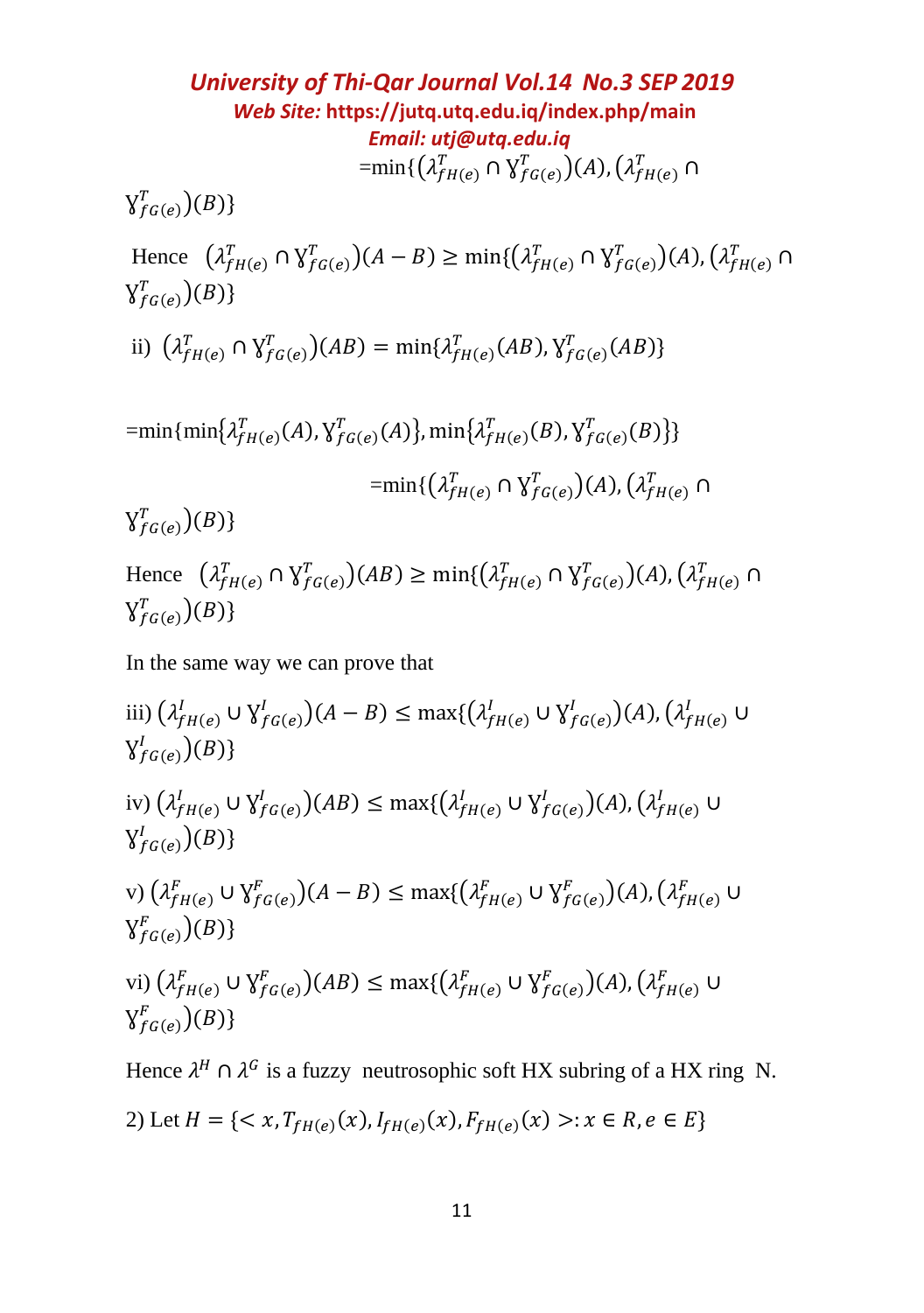University of Thi-Qar Journal Vol.14 No.3 SEP 2019

\nWeb Site: <https://jutq.utq.edu.iq/index.php/main>

\n
$$
G = \{ \langle x, T_{fG(e)}(x), I_{fG(e)}(x), F_{fG(e)}(x) \rangle : x \in R, e \in E \}
$$

be any two fuzzy neutrosophic soft sets on a ring  $R$ 

and 
$$
\lambda^H = \{ \langle A, \lambda_{fH(e)}^T(A), \lambda_{fH(e)}^I(A), \lambda_{fH(e)}^F(A) \rangle : A \in N \}
$$
  

$$
\mathbf{Y}^G = \{ \langle A, \mathbf{Y}_{fG(e)}^T(A), \mathbf{Y}_{fG(e)}^T(A), \mathbf{Y}_{fG(e)}^T(A) \rangle : A \in N \}
$$

two anti fuzzy neutrosphic soft HX subring of a HX ring N

$$
(\lambda^H \cap \mathbf{Y}^G)(A) = \{
$$
(\lambda_{fH(e)}^F \cup \mathbf{Y}_{fG(e)}^F)(A): A \in N\}
$$
  
i) 
$$
(\lambda_{fH(e)}^T \cap \mathbf{Y}_{fG(e)}^T)(A - B) = \min\{\lambda_{fH(e)}^T(A - B), \mathbf{Y}_{fG(e)}^T(A - B)\}
$$
$$

$$
\leq \min\{\max\{\lambda_{fH(e)}^T(A), \lambda_{fH(e)}^T(B)\}, \max\{\lambda_{fG(e)}^T(A), \lambda_{fG(e)}^T(B)\}\}\
$$

$$
= \max{\min\{\lambda_{fH(e)}^T(A), \lambda_{fG(e)}^T(A)\}}, \min\{\lambda_{fH(e)}^T(B), \lambda_{fG(e)}^T(B)\}\}\
$$
  
\n
$$
= \max\{(\lambda_{fH(e)}^T \cap \lambda_{fG(e)}^T)(A), (\lambda_{fH(e)}^T \cap \lambda_{fG(e)}^T)(B)\}\
$$
  
\nHence  $(\lambda_{fH(e)}^T \cap \lambda_{fG(e)}^T)(A - B) \leq \max\{(\lambda_{fH(e)}^T \cap \lambda_{fG(e)}^T)(A), (\lambda_{fH(e)}^T \cap \lambda_{fG(e)}^T)(B)\}\$   
\nii)  $(\lambda_{fH(e)}^T \cap \lambda_{fG(e)}^T)(AB) = \max\{\lambda_{fH(e)}^T(AB), \lambda_{fG(e)}^T(AB)\}\$ 

$$
\leq \min\{\max\{\lambda_{fH(e)}^T(A), \lambda_{fH(e)}^T(B)\}, \max\{\lambda_{fG(e)}^T(A), \lambda_{fG(e)}^T(B)\}\}\
$$

 $=\max{\{\min{\{\lambda_{fH(e)}^{T}(A),\lambda_{fG(e)}^{T}(A)\}},\min{\{\lambda_{fH(e)}^{T}(B),\lambda_{fG(e)}^{T}(B)\}}\}}$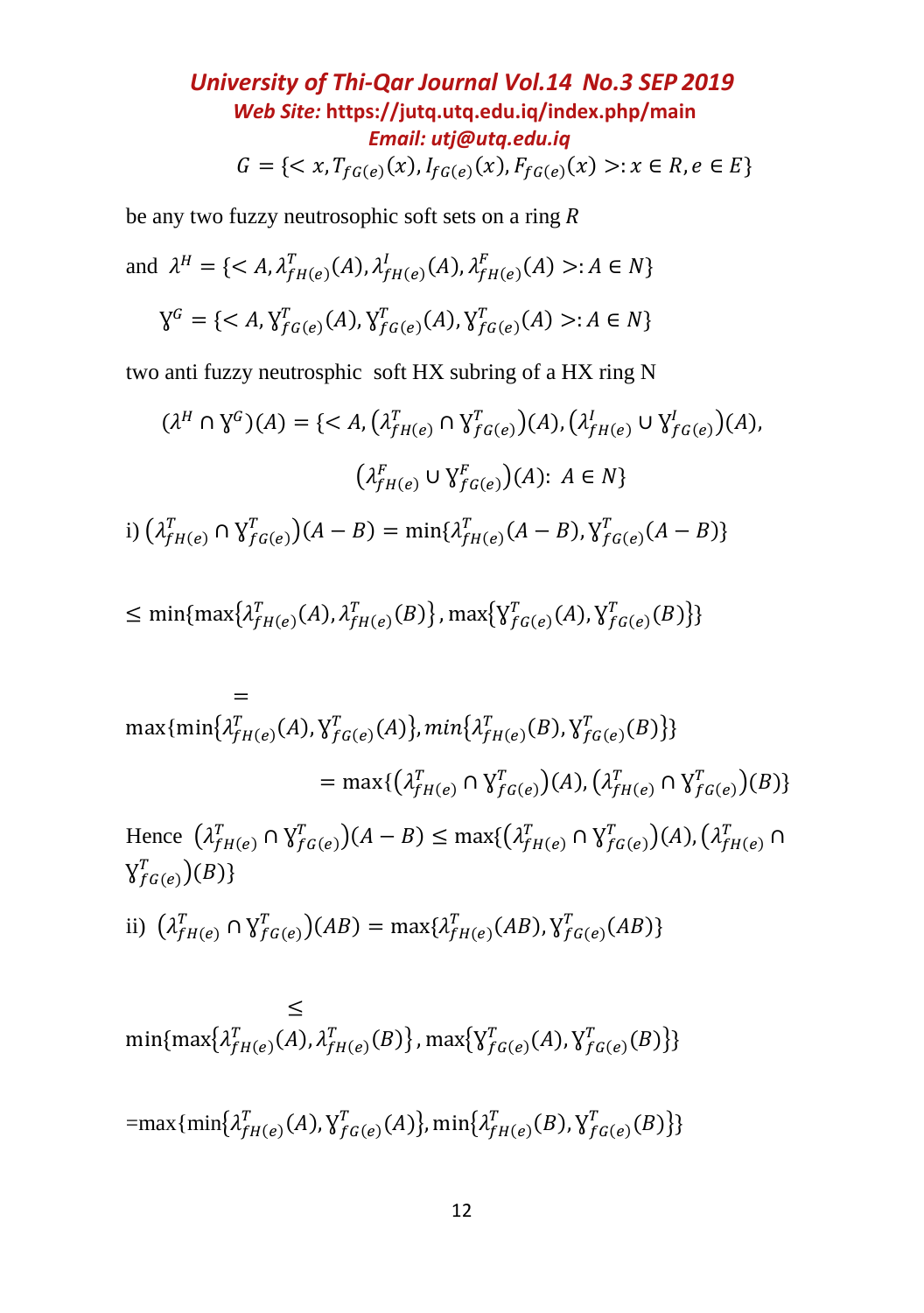University of Thi-Qar Journal Vol.14 No.3 SEP 2019

\nWeb Site: <https://jutq.utq.edu.iq/index.php/main>

\n
$$
Email: utj@utq.edu.iq
$$

\n
$$
= \max\{(\lambda_{fH(e)}^T \cap \lambda_{f(G(e)}^T)(A), (\lambda_{fH(e)}^T \cap \lambda_{f(G(e)}^T)(A)))
$$

 $\operatorname{\mathsf{Y}}_{fG(e)}^T)(B)\}$ 

Hence  $(\lambda_{fH(e)}^T \cap Y_{fG(e)}^T)(AB) \leq \max\{(\lambda_{fH(e)}^T \cap Y_{fG(e)}^T)(A), (\lambda_{fH(e)}^T \cap$  $\operatorname{\mathsf{Y}}_{fG(e)}^T)(B)\}$  .

In the same way we can prove that

iii) 
$$
(\lambda_{fH(e)}^{I} \cup \gamma_{fG(e)}^{I})(A - B) \ge \min\{(\lambda_{fH(e)}^{I} \cup \gamma_{fG(e)}^{I})(A), (\lambda_{fH(e)}^{I} \cup \gamma_{fG(e)}^{I})(B)\}
$$
  
\niv) 
$$
(\lambda_{fH(e)}^{I} \cup \gamma_{fG(e)}^{I})(AB) \ge \min\{(\lambda_{fH(e)}^{I} \cup \gamma_{fG(e)}^{I})(A), (\lambda_{fH(e)}^{I} \cup \gamma_{fG(e)}^{I})(B)\}
$$
  
\nv) 
$$
(\lambda_{fH(e)}^{F} \cup \gamma_{fG(e)}^{F})(A - B) \ge \min\{(\lambda_{fH(e)}^{F} \cup \gamma_{fG(e)}^{F})(A), (\lambda_{fH(e)}^{F} \cup \gamma_{fG(e)}^{F})(B)\}
$$
  
\nvi) 
$$
(\lambda_{fH(e)}^{F} \cup \gamma_{fG(e)}^{F})(AB) \ge \min\{(\lambda_{fH(e)}^{F} \cup \gamma_{fG(e)}^{F})(A), (\lambda_{fH(e)}^{F} \cup \gamma_{fG(e)}^{F})(B)\}
$$

Hence  $\lambda^H \cap \mathcal{Y}^G$  is a fuzzy neutrosophic soft HX subring of a HX ring N.

We will now know the Cartesian product of two fuzzy neutrosophic soft HX subsets of the HX rings

### *Definition (3.11):*

Let  $(\lambda^H, E)$  and  $(\lambda^G, E)$  be two fuzzy neutrosophic soft subsets of the HX rings  $N_1$  and  $N_2$  respectively, then the Cartesian product of  $\lambda^H$  and  $\lambda^G$  is defined as:

 $\lambda^H\times\mathbb{Y}^G=\{<$  $(A, B), (\lambda_{fH(e)}^T \cap Y_{fG(e)}^T)(A, B), (\lambda_{fH(e)}^T \cup Y_{fG(e)}^T)(A, B), (\lambda_{fH(e)}^T \cup$  $\mathsf{Y}_{f \circ (e)}^T$   $(A, B)$  >:  $(A, B) \in N_1 \times N_2$  for every  $(A, B) \in N_1 \times N_2$  and for all  $e \in E$ , where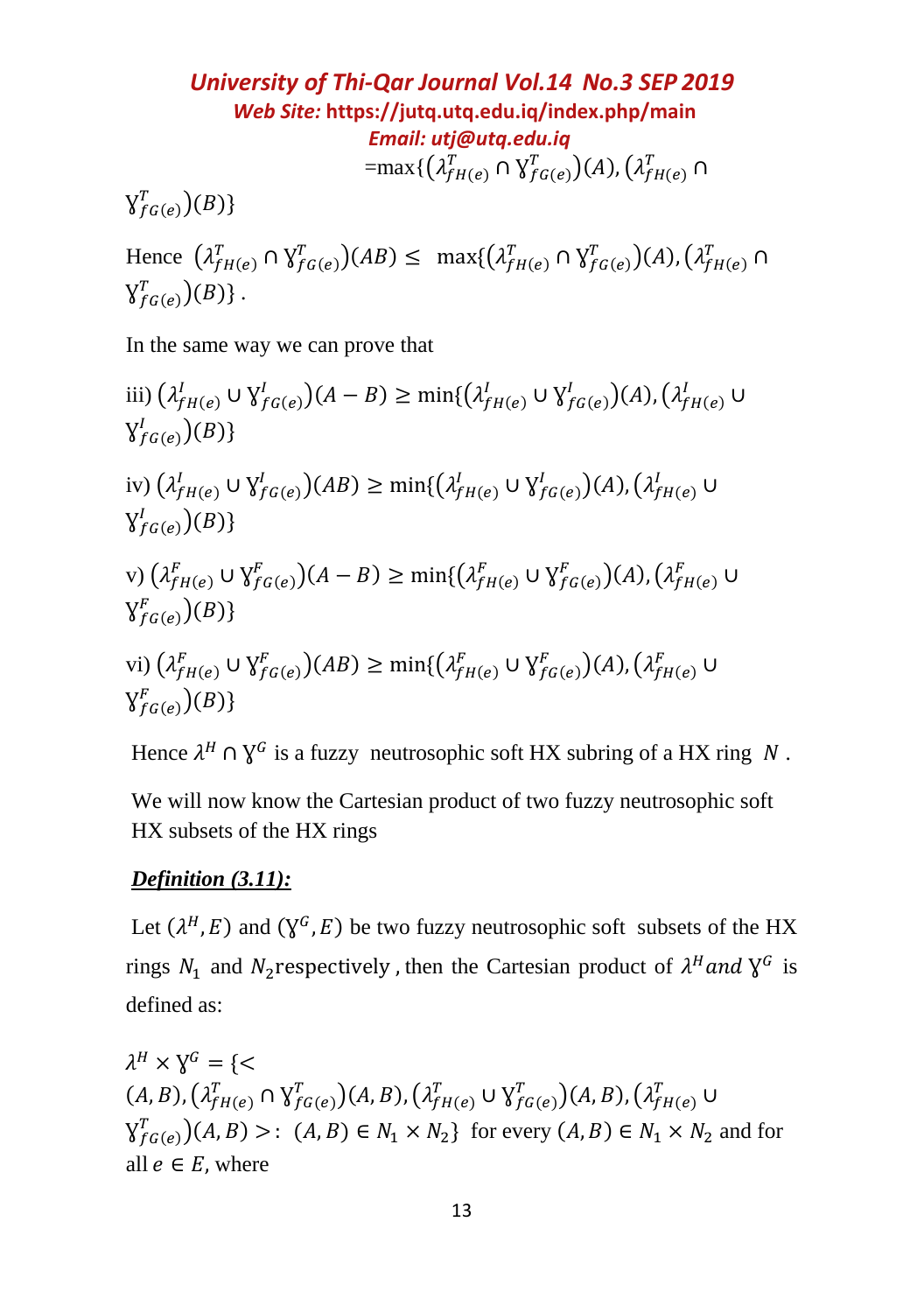**University of Thi-Qar Journal Vol.14 No.3 SEP 2019**  
\n*Web Site:* <https://jutq.utq.edu.iq/index.php/main>  
\n*Email: utj@utq.edu.iq*  
\n
$$
(\lambda_{fH(e)}^T \cap \gamma_{fG(e)}^T)(A, B) = \min\{\lambda_{fH(e)}^T(A), \gamma_{fG(e)}^T(B)\}
$$
\n
$$
(\lambda_{fH(e)}^I \cup \gamma_{fG(e)}^I)(A, B) = \max\{\lambda_{fH(e)}^I(A), \gamma_{fG(e)}^I(B)\}
$$
\n
$$
(\lambda_{fH(e)}^F \cup \gamma_{fG(e)}^F)(A, B) = \max\{\lambda_{fH(e)}^F(A), \gamma_{fG(e)}^F(B)\}
$$

#### $Theorem (3.12)$

Let H and G be any two fuzzy neutrosophic soft sets on  $R_1$ ,  $R_2$ respectively and  $N_1 \subset 2^{R_1} - {\phi}$ ,  $N_2 \subset 2^{R_2} - {\phi}$  any two HX rings. If  $\lambda^H$ ,  $\lambda^G$  are any two fuzzy neutrosophic soft HX subring of  $N_1$  and  $N_2$ respectively then  $\lambda^H \times \lambda^G$  is also an fuzzy neutrosophic soft HX subring of  $N_1 \times N_2$ .

*Proof:* Let 
$$
H = \{ \langle x, T_{fH(e)}(x), I_{fH(e)}(x), F_{fH(e)}(x) \rangle : x \in R, e \in E \}
$$
  
 $G = \{ \langle x, T_{fG(e)}(x), I_{fG(e)}(x), F_{fG(e)}(x) \rangle : x \in R, e \in E \}$ 

be two fuzzy neutrosophic soft sets of  $R_1$ ,  $R_2$  respectively and

$$
\lambda^H = \{ \langle A, \lambda_{fH(e)}^T(A), \lambda_{fH(e)}^I(A), \lambda_{fH(e)}^F(A) \rangle : A \in N_1 \}
$$
  

$$
X^G = \{ \langle A, X_{fG(e)}^T(A), X_{fG(e)}^T(A), X_{fG(e)}^T(A) \rangle : A \in N_2 \}
$$

be two fuzzy neutrosphic soft HX subring of a HX rings  $N_1$  and  $N_2$ respectively

then 
$$
\lambda^H \times \mathbf{Y}^G = \{ \langle (A, B), (\lambda_{fH(e)}^T \cap \mathbf{Y}_{fG(e)}^T)(A, B), (\lambda_{fH(e)}^T \cup \mathbf{Y}_{fG(e)}^T)(A, B), (\lambda_{fH(e)}^T \cup \mathbf{Y}_{fG(e)}^T)(A, B) \rangle : (A, B) \in N_1 \times N_2 \}
$$
  
\nLet  $A, B \in N_1 \times N_2$  such that  $A = (A_1, A_2), B = (B_1, B_2)$   
\n $\text{i})$   $(\lambda_{fH(e)}^T \cap \mathbf{Y}_{fG(e)}^T)(A - B) = \min{\{\lambda_{fH(e)}^T (A_1 - B_1), \lambda_{fG(e)}^T (A_2 - B_2)\}}$   
\n $\geq \min{\{\min{\{\lambda_{fH(e)}^T (A_1), \lambda_{fH(e)}^T (B_1)\}}, \min{\{\mathbf{Y}_{fG(e)}^T (A_2), \mathbf{Y}_{fG(e)}^T (B_2)\}}}$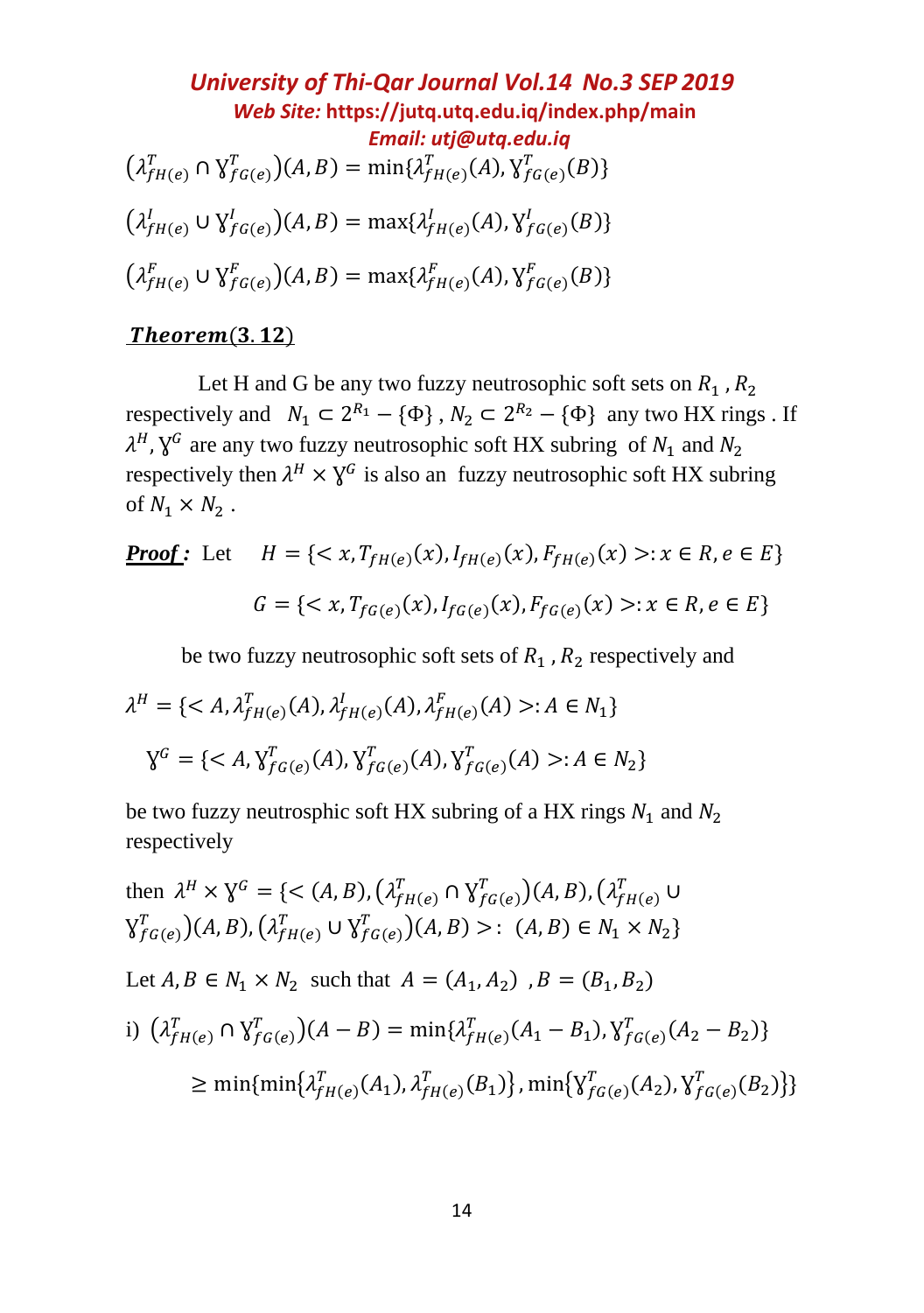$=\min\{\min\{\{\lambda_{fH(e)}^T(A_1),\lambda_{fG(e)}^T(A_2)\},\min\{\lambda_{fH(e)}^T(B_1),\lambda_{fG(e)}^T(B_2)\}\}$ 

$$
= \min\{ \left(\lambda_{fH(e)}^T \cap \mathbf{Y}_{fG(e)}^T\right)(A_1, A_2), \left(\lambda_{fH(e)}^T \cap \mathbf{Y}_{fG(e)}^T\right)(B_1, B_2) \}
$$
  
Hence  $\left(\lambda_{fH(e)}^T \cap \mathbf{Y}_{fG(e)}^T\right)(A - B) \ge \min\{ \left(\lambda_{fH(e)}^T \cap \mathbf{Y}_{fG(e)}^T\right)(A), \left(\lambda_{fH(e)}^T \cap \mathbf{Y}_{fG(e)}^T\right)(B) \}$   
ii)  $\left(\lambda_{fH(e)}^T \cap \mathbf{Y}_{fG(e)}^T\right)(AB) = \min\{ \lambda_{fH(e)}^T (A_1B_1), \mathbf{Y}_{fG(e)}^T (A_2B_2) \}$ 

$$
\geq \min\{\min\{\lambda_{fH(e)}^T(A_1), \lambda_{fH(e)}^T(B_1)\}, \min\{\lambda_{fG(e)}^T(A_2, \lambda_{fG(e)}^T(B_2)\}\}\
$$

$$
= \min\{\min\{\lambda_{fH(e)}^T(A_1), \gamma_{fG(e)}^T(A_2)\}, \min\{\lambda_{fH(e)}^T(B_1), \gamma_{fG(e)}^T(B_2)\}\}\
$$

$$
= \min\{(\lambda_{fH(e)}^T \cap \gamma_{fG(e)}^T)(A_1, A_2), (\lambda_{fH(e)}^T \cap \gamma_{fG(e)}^T)(B_1, B_2)\}
$$

Hence  $(\lambda_{fH(e)}^T \cap Y_{fG(e)}^T)(AB) \ge \min\{(\lambda_{fH(e)}^T \cap Y_{fG(e)}^T)(A), (\lambda_{fH(e)}^T \cap Y_{fG(e)}^T)(A)\}$  $\chi_{fG(e)}^{T})(B)\}$ 

In the same way we can prove that

iii) 
$$
(\lambda_{fH(e)}^l \cup \gamma_{fG(e)}^l)(A - B) \le \max\{(\lambda_{fH(e)}^l \cup \gamma_{fG(e)}^l)(A), (\lambda_{fH(e)}^l \cup \gamma_{fG(e)}^l)(B)\}
$$
  
\niv)  $(\lambda_{fH(e)}^l \cup \gamma_{fG(e)}^l)(AB) \le \max\{(\lambda_{fH(e)}^l \cup \gamma_{fG(e)}^l)(A), (\lambda_{fH(e)}^l \cup \gamma_{fG(e)}^l)(B)\}$   
\nv)  $(\lambda_{fH(e)}^F \cup \gamma_{fG(e)}^F)(A - B) \le \max\{(\lambda_{fH(e)}^F \cup \gamma_{fG(e)}^F)(A), (\lambda_{fH(e)}^F \cup \gamma_{fG(e)}^F)(B)\}$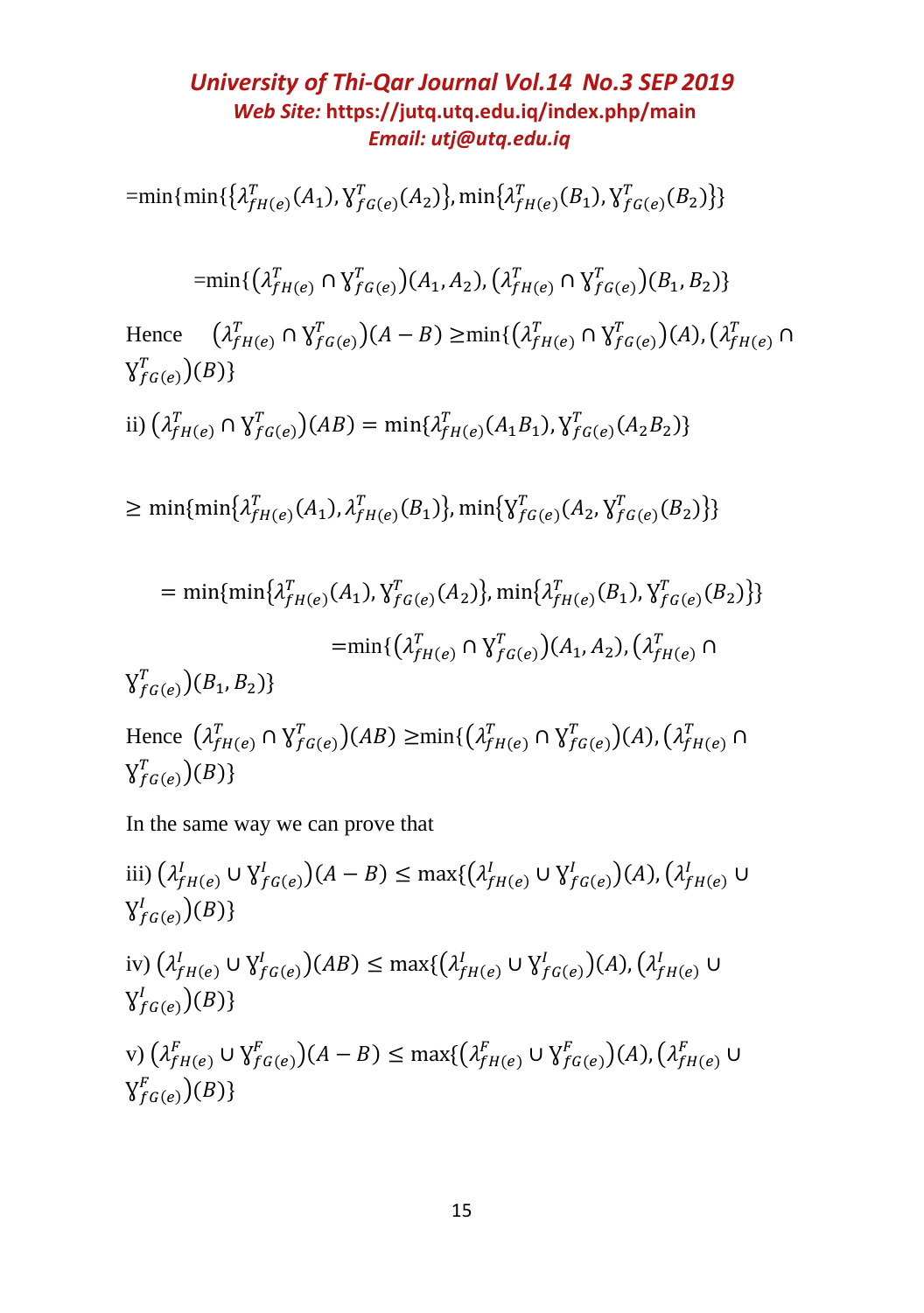*University of Thi-Qar Journal Vol.14 No.3 SEP 2019 Web Site:* **<https://jutq.utq.edu.iq/index.php/main>**  *Email: utj@utq.edu.iq* vi)  $(\lambda_{fH(e)}^F \cup \mathsf{Y}_{fG(e)}^F)(AB) \le \max\{(\lambda_{fH(e)}^F \cup \mathsf{Y}_{fG(e)}^F)(A), (\lambda_{fH(e)}^F \cup$  $\operatorname{\mathsf{Y}}_{fG(e)}^F)(B)\}$ 

### *Theorem(3.13)*

Let H and G be any two fuzzy neutrosophic soft sets on  $R_1$ ,  $R_2$ respectively,

 $N_1 \subset 2^{R_1} - {\phi}$  and  $N_2 \subset 2^{R_2} - {\phi}$  any two HX rings, and  $\lambda^H$ ,  $\lambda^G$  are any two fuzzy neutrosophic soft HX subrings of  $N_1$  and  $N_2$  respectively suppose that  $Q_1, Q_2$  are identity elements of  $N_1$  and  $N_2$  respectively. If  $\lambda^H \times \lambda^G$  is a fuzzy neutrosophic soft HX ring of  $N_1 \times N_2$ , then at least one of the following statement is hold

i) 
$$
\mathcal{Y}_{fG(e)}^T(Q_2) \ge \lambda_{fH(e)}^T(A), \mathcal{Y}_{fG(e)}^I(Q_2) \le \lambda_{fH(e)}^I(A), \mathcal{Y}_{fG(e)}^F(Q_2) \le \lambda_{fH(e)}^F(A)
$$

ii) 
$$
\lambda_{fH(e)}^T(Q_1) \ge \mathbf{Y}_{fG(e)}^T(B), \lambda_{fH(e)}^I(Q_1) \le \mathbf{Y}_{fG(e)}^I(B), \lambda_{fH(e)}^F(Q_1) \le \mathbf{Y}_{fG(e)}^F(B)
$$

for all  $A \in N_1$  and  $B \in N_2$ 

*Proof:* Let 
$$
H = \{ \langle x, T_{fH(e)}(x), I_{fH(e)}(x), F_{fH(e)}(x) \rangle : x \in R, e \in E \}
$$
  
 $G = \{ \langle x, T_{fG(e)}(x), I_{fG(e)}(x), F_{fG(e)}(x) \rangle : x \in R, e \in E \}$ 

are two fuzzy neutrosophic soft sets of  $R_1$ ,  $R_2$  respectively and

$$
\lambda^H = \{ \langle A, \lambda_{fH(e)}^T(A), \lambda_{fH(e)}^I(A), \lambda_{fH(e)}^F(A) \rangle : A \in N_1 \}
$$
  

$$
\lambda^G = \{ \langle A, \lambda_{fG(e)}^T(A), \lambda_{fG(e)}^T(A), \lambda_{fG(e)}^T(A) \rangle : A \in N_2 \}
$$

two fuzzy neutrosphic soft HX ring of  $N_1$  and  $N_2$  respectively,

then 
$$
\lambda^H \times \mathbf{Y}^G = \{ \langle (A, B), (\lambda_{fH(e)}^T \cap \mathbf{Y}_{fG(e)}^T)(A, B), (\lambda_{fH(e)}^I \cup \mathbf{Y}_{fG(e)}^I)(A, B), (\lambda_{fH(e)}^F \cup \mathbf{Y}_{fG(e)}^F)(A, B) \rangle : (A, B) \in N_1 \times N_2 \}
$$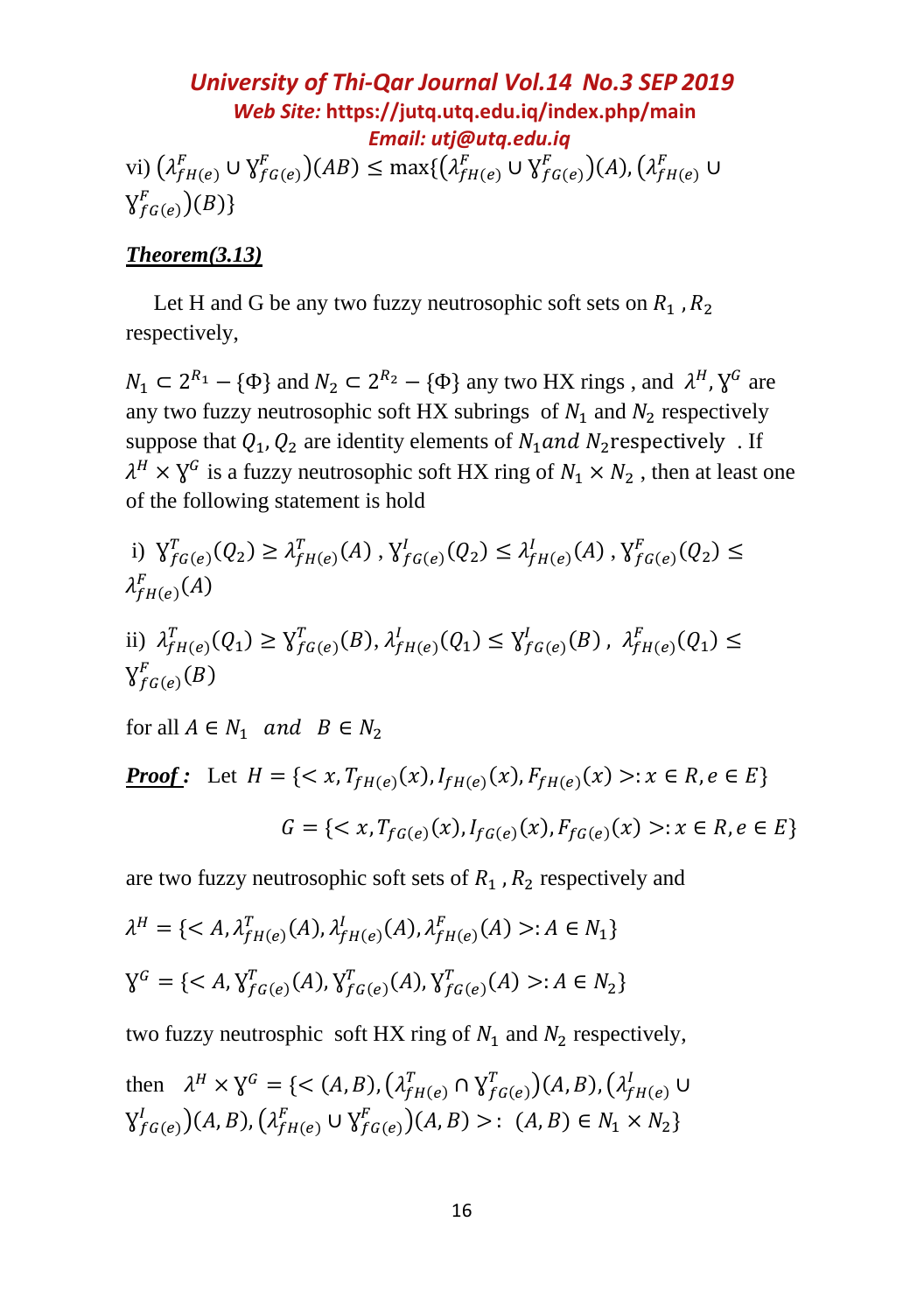Let  $(A, B) \in N_1 \times N_2$ , suppose that the statements (i) and (ii) are not holds, then we can find  $A \in N_1$  and  $B \in N_2$  such that

$$
\begin{aligned}\n\mathbf{Y}_{f G(e)}^T(Q_2) &< \lambda_{f H(e)}^T(A) \quad ,\n\mathbf{Y}_{f G(e)}^I(Q_2) > \lambda_{f H(e)}^I(A) \quad ,\n\mathbf{Y}_{f G(e)}^F(Q_2) > \\
\lambda_{f H(e)}^F(A) \quad \lambda_{f H(e)}^T(Q_1) &< \mathbf{Y}_{f G(e)}^T(B) \quad ,\n\lambda_{f H(e)}^I(Q_1) > \mathbf{Y}_{f G(e)}^I(B) \quad ,\n\lambda_{f H(e)}^F(Q_1) > \mathbf{Y}_{f G(e)}^F(B)\n\end{aligned}
$$

i) 
$$
(\lambda_{fH(e)}^T \cap Y_{fG(e)}^T)(A, B) = \min{\lambda_{fH(e)}^T(A), \gamma_{fG(e)}^T(B)}
$$
  
\n
$$
> \min{\{\gamma_{fG(e)}^T(Q_2), \lambda_{fH(e)}^T(Q_1)\}}
$$
\n
$$
= \min{\lambda_{fH(e)}^T(Q_1), \gamma_{fG(e)}^T(Q_2)\}}
$$
\n
$$
= (\lambda_{fH(e)}^T \cap \gamma_{fG(e)}^T)(Q_1, Q_2)
$$

Hence 
$$
(\lambda_{fH(e)}^T \cap Y_{fG(e)}^T)(A, B) > (\lambda_{fH(e)}^T \cap Y_{fG(e)}^T)(Q_1, Q_2)
$$
  
\nii)  $(\lambda_{fH(e)}^I \cup Y_{fG(e)}^I)(A, B) = \max{\lambda_{fH(e)}^I(A), Y_{fG(e)}^I(B)}$   
\n $< \max{\{Y_{fG(e)}^I(Q_2), \lambda_{fH(e)}^I(Q_1)\}}$   
\n $= \max{\lambda_{fH(e)}^I(Q_1), Y_{fG(e)}^I(Q_2)\}}$   
\n $= (\lambda_{fH(e)}^I \cup Y_{fG(e)}^I)(Q_1, Q_2)$ 

Hence  $(\lambda_{fH(e)}^l \cup \mathcal{Y}_{fG(e)}^l)(A, B) < (\lambda_{fH(e)}^l \cup \mathcal{Y}_{fG(e)}^l)(Q_1, Q_2)$ 

In the same way we can prove that

$$
(\lambda_{fH(e)}^F \cup \mathsf{Y}_{fG(e)}^F)(A,B) < (\lambda_{fH(e)}^F \cup \mathsf{Y}_{fG(e)}^F)(Q_1,Q_2),
$$

this a contradiction for  $\lambda^H \times \gamma^G$  is a fuzzy neutrosophic soft HX ring of  $N_1 \times N_2$ .

Then i) 
$$
\mathcal{Y}_{f}^{T}(Q_2) \ge \lambda_{fH(e)}^{T}(A)
$$
,  
\n $\mathcal{Y}_{f}^{I}(Q_2) \le \lambda_{fH(e)}^{I}(A), \mathcal{Y}_{f}^{F}(Q_2) \le \lambda_{fH(e)}^{F}(A)$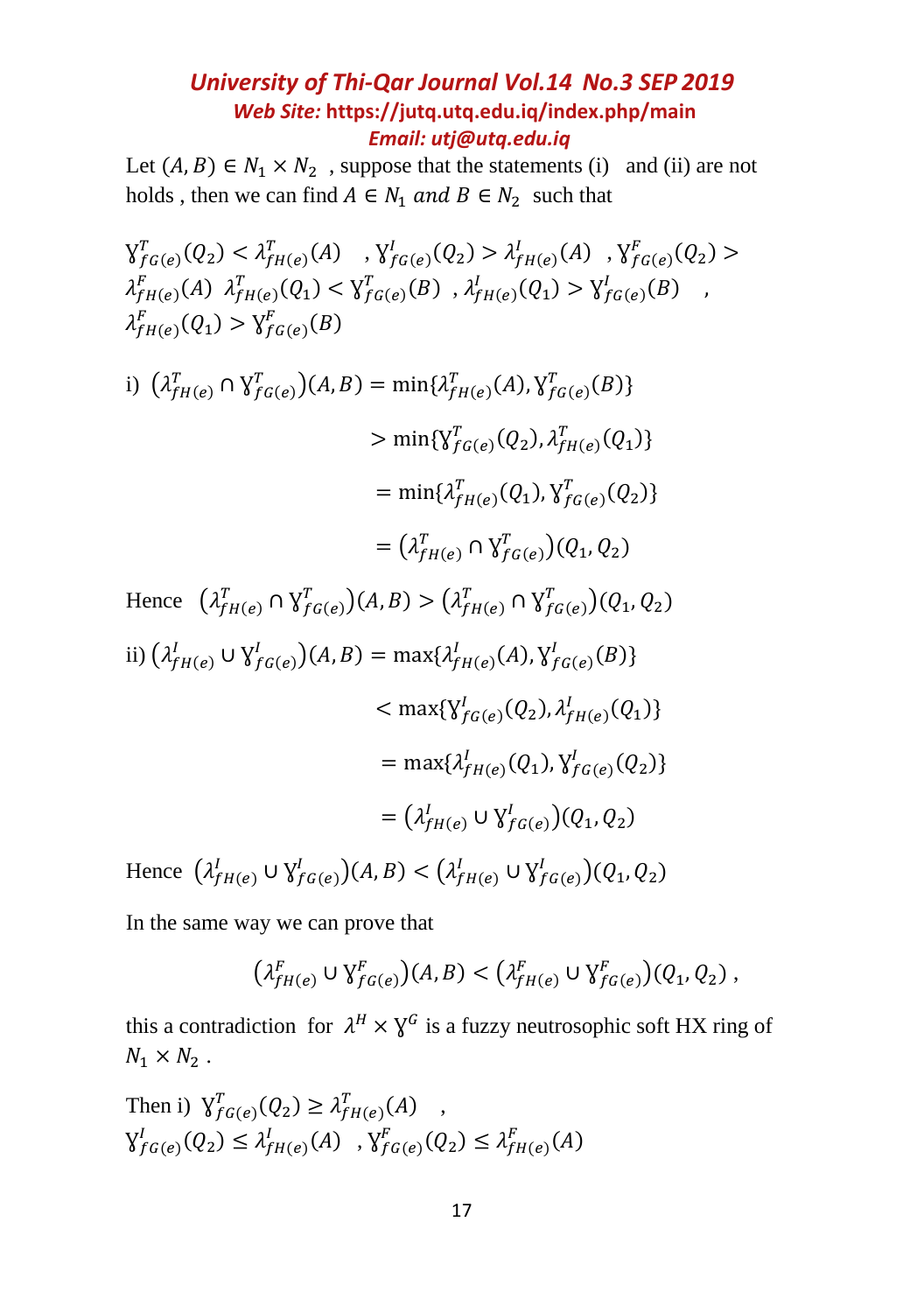*University of Thi-Qar Journal Vol.14 No.3 SEP 2019 Web Site:* **<https://jutq.utq.edu.iq/index.php/main>**  *Email: utj@utq.edu.iq* ii)  $\lambda_{fH(e)}^T(Q_1) \geq \lambda_{fG(e)}^T(B)$ ,  $\lambda_{fH(e)}^I(Q_1) \leq \lambda_{fG(e)}^I(B)$ ,  $\lambda_{fH(e)}^F(Q_1) \leq \lambda_{fG(e)}^F(B)$ 

for all  $A \in N_1$  and  $B \in N_2$ 

#### *Theorem(3.14)*

Let *H* and *G* be two fuzzy neutrosophic soft sets on  $R_1$ ,  $R_2$  respectively

 $N_1 \subset 2^{R_1} - {\phi}$  and  $N_2 \subset 2^{R_2} - {\phi}$  any two HX rings and  $\lambda^H$ ,  $\lambda^G$  are any two fuzzy neutrosophic soft HX sets of  $N_1$  and  $N_2$  respectively such that  $Y_{fG(e)}^T(Q_2) \geq \lambda_{fH(e)}^T(A)$ ,  $Y_{fG(e)}^I(Q_2) \leq \lambda_{fH(e)}^I(A)$ ,  $Y_{fG(e)}^F(Q_2) \leq$  $\lambda_{fH(e)}^F(A)$ ,  $Q_2$  being identity elements of  $N_2$ . If  $\lambda^H \times \mathcal{Y}^G$  is a fuzzy neutrosophic soft HX ring of  $N_1 \times N_2$ , then  $\lambda^H$  is a fuzzy neutrosophic soft HX ring of  $N_1$ .

#### *Proof :*

,

Let 
$$
H = \{ \langle x, T_{fH(e)}(x), I_{fH(e)}(x), F_{fH(e)}(x) \rangle : x \in R, e \in E \}
$$
  
 $G = \{ \langle x, T_{fG(e)}(x), I_{fG(e)}(x), F_{fG(e)}(x) \rangle : x \in R, e \in E \}$ 

are two fuzzy neutrosophic soft sets of  $R_1$ ,  $R_2$  respectively and

$$
\lambda^H = \{ \langle A, \lambda_{fH(e)}^T(A), \lambda_{fH(e)}^I(A), \lambda_{fH(e)}^F(A) \rangle : A \in N_1 \}
$$
  

$$
\lambda^G = \{ \langle A, \lambda_{fG(e)}^T(A), \lambda_{fG(e)}^T(A), \lambda_{fG(e)}^T(A) \rangle : A \in N_2 \}
$$

be two fuzzy neutrosphic soft HX ring of  $N_1$  and  $N_2$  respectively, then  $\lambda^H \times \lambda^G = \{<$  $(A, B), (\lambda_{fH(e)}^T \cap Y_{fG(e)}^T)(A, B), (\lambda_{fH(e)}^I \cup Y_{fG(e)}^I)(A, B), (\lambda_{fH(e)}^F \cup$  $\mathsf{Y}_{fG(e)}^F$  $(A, B) >: (A, B) \in N_1 \times N_2$ 

Let  $A, B \in N_1$  then  $(A, Q_2), (B, Q_2) \in N_1 \times N_2$ , we have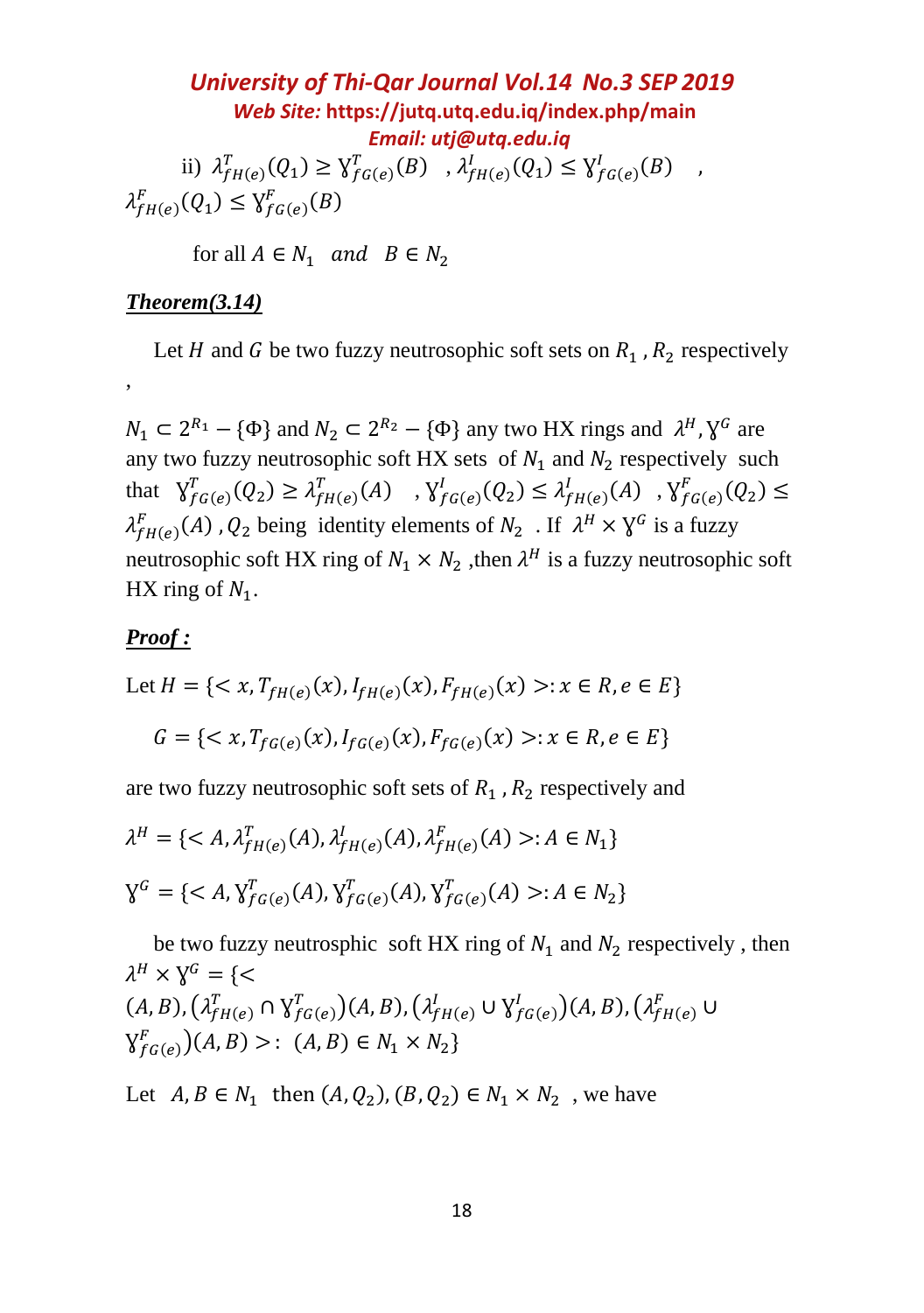University of Thi-Qar Journal Vol.14 No.3 SEP 2019  
\nWeb Site: <https://jutq.utq.edu.iq/index.php/main>  
\n*Email: utj@utq.edu.iq*  
\n
$$
Y_{fG(e)}^T(Q_2) \geq \lambda_{fH(e)}^T(A), Y_{fG(e)}^V(Q_2) \leq \lambda_{fH(e)}^V(A), Y_{fG(e)}^F(Q_2) \leq \lambda_{fH(e)}^F(A)
$$
\nfor all *A* ∈ *N*<sub>1</sub>.  
\ni)  $\lambda_{fH(e)}^T(A - B) = \min{\lambda_{fH(e)}^T(A - B), \lambda_{fG(e)}^T(Q_2 - Q_2)}$   
\n
$$
= (\lambda_{fH(e)}^T \cap Y_{fG(e)}^T)(A - B, Q_2 - Q_2)
$$
\n
$$
= (\lambda_{fH(e)}^T \cap Y_{fG(e)}^T)(A, Q_2), (\lambda_{fH(e)}^T \cap Y_{fG(e)}^T)(B, Q_2))
$$
\n
$$
\geq \min\{(\lambda_{fH(e)}^T \cap Y_{fG(e)}^T)(A, Q_2), (\lambda_{fH(e)}^T \cap Y_{fG(e)}^T)(B, Q_2)\}
$$
\n
$$
= \min\{ \min\{ \lambda_{fH(e)}^T(A), X_{fG(e)}^T(Q_2) \}, \min\{ \lambda_{fH(e)}^T(B), Y_{fG(e)}^T(Q_2) \} \}
$$
\n
$$
= \min\{ \lambda_{fH(e)}^T(A - B) \geq \min\{ \lambda_{fH(e)}^T(A), \lambda_{fH(e)}^T(B) \}
$$
\nHence  $\lambda_{fH(e)}^T(AB) = \min\{ \lambda_{fH(e)}^T(AB), Y_{fG(e)}^T(Q_2Q_2) \}$   
\n
$$
= (\lambda_{fH(e)}^T \cap Y_{fG(e)}^T)(A, Q_2) \cdot (B, Q_2)
$$
\n
$$
= (\lambda_{fH(e)}^T \cap Y_{fG(e)}^T)(A, Q_2) \cdot (A_{fH(e)}^T \cap Y_{fG(e)}^T)(B, Q_2) \}
$$
\n
$$
= \min\{ \lambda_{fH(e)}^T(A), Y_{fG(e)}^T(Q_2) \}, \min\{
$$

iii) 
$$
\lambda_{fH(e)}^l(A - B) = \max\{\lambda_{fH(e)}^l(A - B), \gamma_{fG(e)}^l(Q_1 - Q_1)\}
$$
  
\n
$$
= (\lambda_{fH(e)}^l \cup \gamma_{fG(e)}^l)(A - B, Q_1 - Q_1)
$$
\n
$$
= (\lambda_{fH(e)}^l \cup \gamma_{fG(e)}^l)((A, Q_2) - (B, Q_2))
$$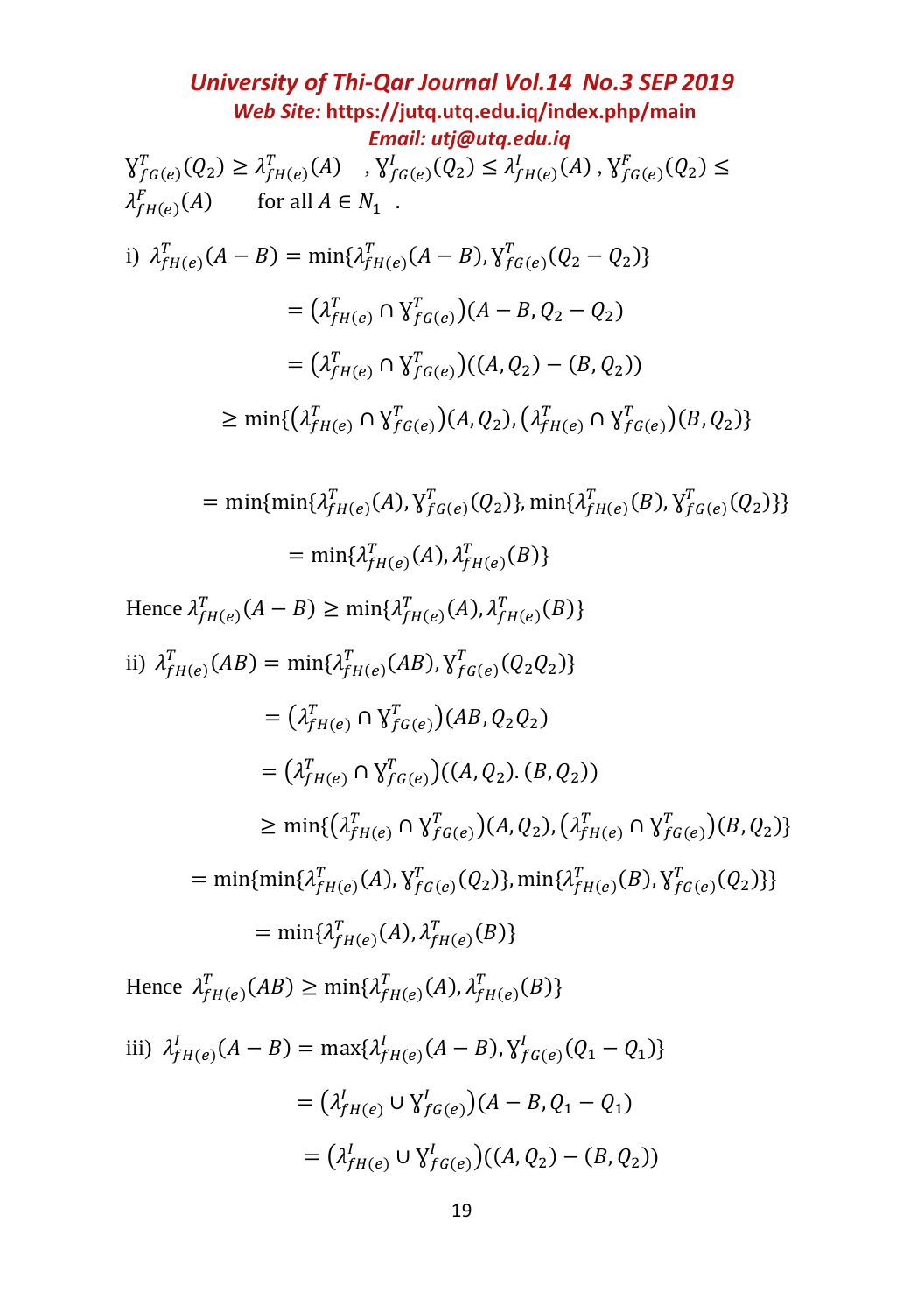$\leq$  max $\{(\lambda_{fH(e)}^l \cup \mathsf{Y}_{fG(e)}^l)(A,Q_2), (\lambda_{fH(e)}^l\})$ ∪  $V_{fG(e)}^I$  $( B, Q_2 )$ }

$$
= \max{\max\{\lambda_{fH(e)}^l(A), \gamma_{fG(e)}^l(Q_2)\}, \max\{\lambda_{fH(e)}^l(B), \gamma_{fG(e)}^l(Q_2)\}\}
$$
  
\n
$$
= \max\{\lambda_{fH(e)}^l(A), \lambda_{fH(e)}^l(B)\}
$$
  
\nHence  $\lambda_{fH(e)}^l(A)(A - B) \le \max\{\lambda_{fH(e)}^l(A), \lambda_{fH(e)}^l(B)\}\$   
\niv)  $\lambda_{fH(e)}^l(AB) = \max\{\lambda_{fH(e)}^l(AB), \gamma_{fG(e)}^l(Q_1Q_1)\}$   
\n
$$
= (\lambda_{fH(e)}^l \cup \gamma_{fG(e)}^l)(AB, Q_1Q_1)
$$
  
\n
$$
= (\lambda_{fH(e)}^l \cup \gamma_{fG(e)}^l)((A, Q_2). (B, Q_2))
$$
  
\n
$$
\le \max\{(\lambda_{fH(e)}^l \cup \gamma_{fG(e)}^l)(A, Q_2), (\lambda_{fH(e)}^l \cup \gamma_{fG(e)}^l)(B, Q_2)\}
$$

$$
= \max\{\max\{\lambda_{fH(e)}^I(A), \gamma_{fG(e)}^I(Q_2)\}, \max\{\lambda_{fH(e)}^I(B), \gamma_{fG(e)}^I(Q_2)\}\}\
$$

$$
= \max\{\lambda_{fH(e)}^I(A), \lambda_{fH(e)}^I(B)\}\
$$

Hence  $\lambda^l_{fH(e)}(AB) \leq \max\{\lambda^l_{fH(e)}(A), \lambda^l_{fH(e)}(B)\}\$ 

In the same way we can prove that

v) 
$$
\lambda_{fH(e)}^F(A - B) \le \max\{\lambda_{fH(e)}^F(A), \lambda_{fH(e)}^F(B)\}
$$
  
vi)  $\lambda_{fH(e)}^F(AB) \le \max\{\lambda_{fH(e)}^F(A), \lambda_{fH(e)}^F(B)\}$ 

## *Theorem(3.15)*

Let *H* and *G* be two fuzzy neutrosophic soft sets on  $R_1$ ,  $R_2$  respectively,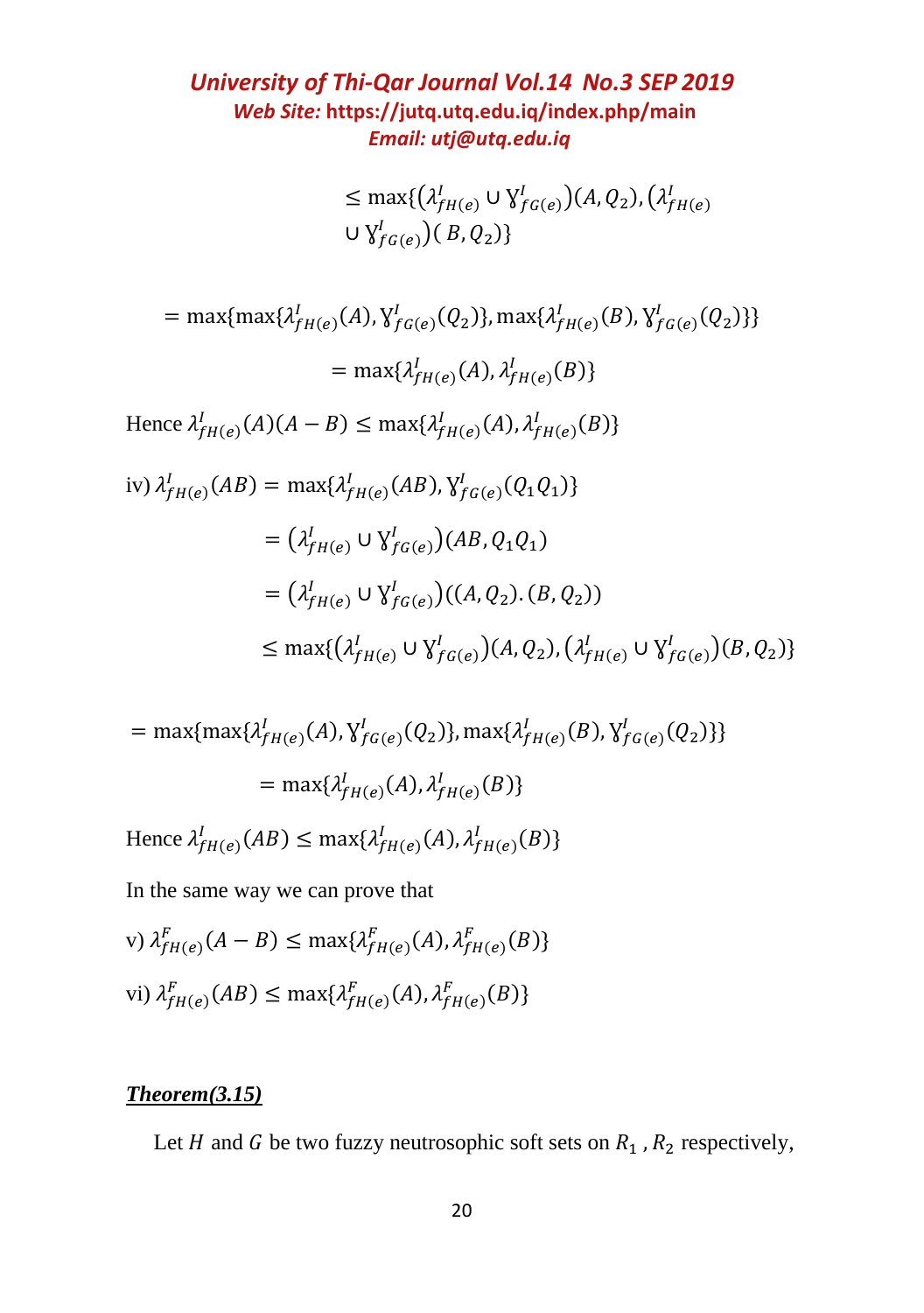$N_1 \subset 2^{R_1} - {\phi}$  and  $N_2 \subset 2^{R_2} - {\phi}$  any two HX rings and  $\lambda^H$ ,  $\lambda^G$  are any two fuzzy neutrosophic soft HX sets of  $N_1$  and  $N_2$  respectively such that  $\lambda_{fH(e)}^T(Q_1) \geq \lambda_{fG(e)}^T(B)$ ,  $\lambda_{fH(e)}^I(Q_1) \leq \lambda_{fG(e)}^I(B)$ ,  $\lambda_{fH(e)}^F(Q_1) \leq$  $\mathbf{Y}_{fG(e)}^F(B)$ ,  $Q_1$  being identity elements of  $N_1$ . If  $\lambda^H \times \mathbf{Y}^G$  is a fuzzy neutrosophic soft HX ring of  $N_1 \times N_2$ , then  $\bm{\mathsf{Y}}^G$ is a fuzzy neutrosophic soft HX ring of  $N_2.$ 

**Proof**: Let  $H = \{ \langle x, T_{fH(e)}(x), I_{fH(e)}(x), F_{fH(e)} \mid G \}$  $x, T_{fG(e)}(x), I_{fG(e)}(x), F_{fG(e)}(x) >: x \in R, e \in E$ 

are two fuzzy neutrosophic soft sets of  $R_1$ ,  $R_2$  respectively and

$$
\lambda^H = \{ \langle A, \lambda_{fH(e)}^T(A), \lambda_{fH(e)}^I(A), \lambda_{fH(e)}^F(A) \rangle : A \in N_1 \}
$$
  

$$
Y^G = \{ \langle A, Y_{fG(e)}^T(A), Y_{fG(e)}^T(A), Y_{fG(e)}^T(A) \rangle : A \in N_2 \}
$$

be two fuzzy neutrosphic soft HX ring of  $N_1$  and  $N_2$  respectively, then  $\lambda^H\times\mathbb{Y}^G=\{<$  $(A, B), (\lambda_{fH(e)}^T \cap Y_{fG(e)}^T)(A, B), (\lambda_{fH(e)}^I \cup Y_{fG(e)}^I)(A, B), (\lambda_{fH(e)}^F \cup$  $Y_{f^G(e)}^F$  $(A, B) >: (A, B) \in N_1 \times N_2$ 

Let 
$$
A, B \in N_2
$$
 then  $(Q_1, A), (Q_1, B) \in N_1 \times N_2$ .

We have 
$$
\lambda_{fH(e)}^T(Q_1) \ge \mathbf{Y}_{fG(e)}^T(B)
$$
,  $\lambda_{fH(e)}^I(Q_1) \le \mathbf{Y}_{fG(e)}^I(B)$ ,  $\lambda_{fH(e)}^F(Q_1) \le \mathbf{Y}_{fG(e)}^F(B)$ 

i) 
$$
\mathbf{V}_{f}^{T}(A - B) = \min{\{\lambda_{fH(e)}^{T}(Q_1 - Q_1), \mathbf{V}_{fG(e)}^{T}(A - B)\}}
$$
  
\n
$$
= (\lambda_{fH(e)}^{T} \cap \mathbf{V}_{fG(e)}^{T})(Q_1 - Q_1, A - B)
$$
\n
$$
= (\lambda_{fH(e)}^{T} \cap \mathbf{V}_{fG(e)}^{T})(Q_1, A) - (Q_1, B))
$$
\n
$$
\geq \min{\{\lambda_{fH(e)}^{T} \cap \mathbf{V}_{fG(e)}^{T}\}(Q_1, A), \{\lambda_{fH(e)}^{T} \cap \mathbf{V}_{fG(e)}^{T}\}(Q_1, B)\}}
$$
\n
$$
= \min{\{\min{\lambda_{fH(e)}^{T}(Q_1), \mathbf{V}_{fG(e)}^{T}(A)\}}, \min{\{\lambda_{fH(e)}^{T}(Q_1), \mathbf{V}_{fG(e)}^{T}(B)\}}
$$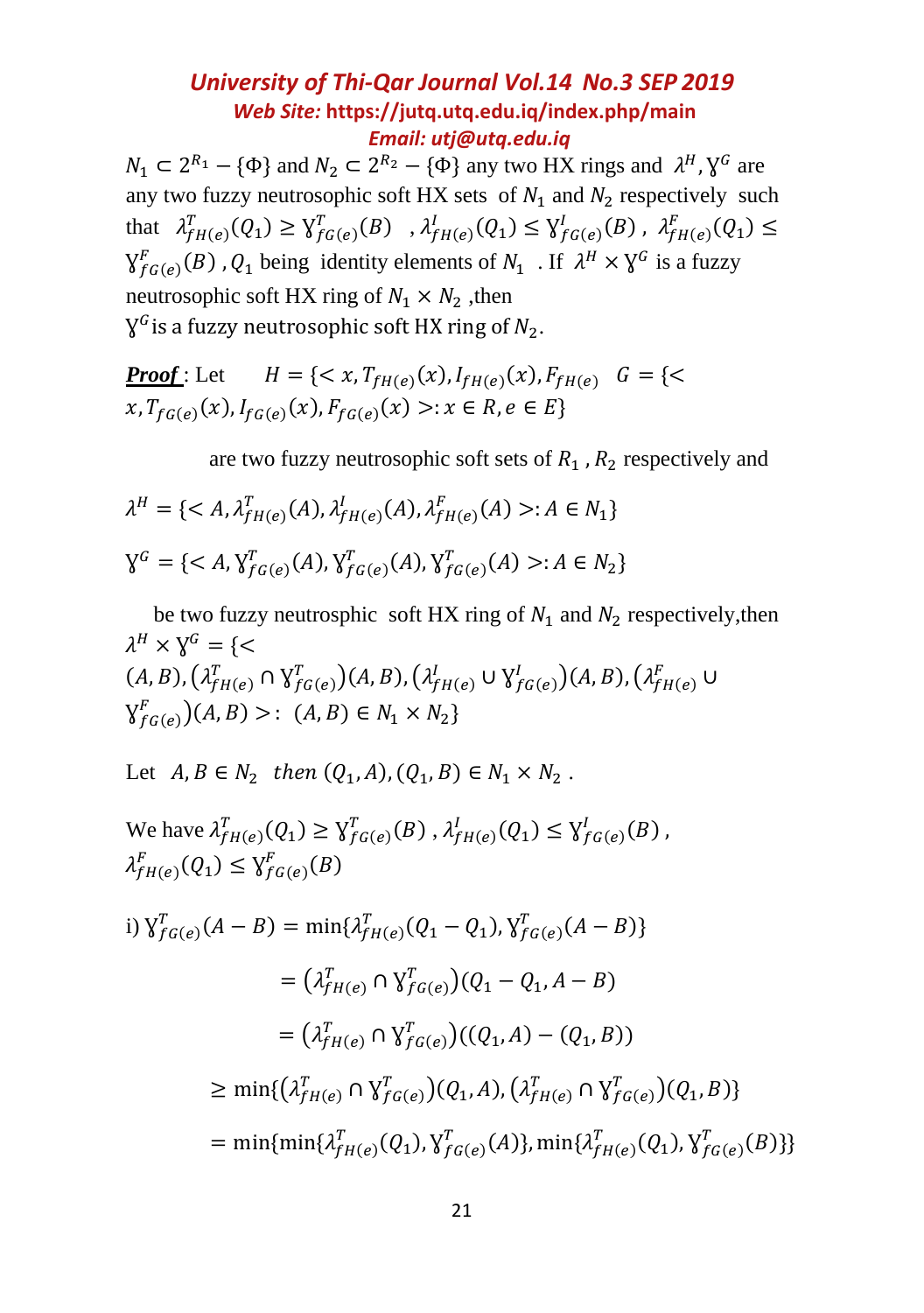*University of Thi-Qar Journal Vol.14 No.3 SEP 2019 Web Site:* **<https://jutq.utq.edu.iq/index.php/main>**  *Email: utj@utq.edu.iq*  $= \min\{ \, Y_{fG(e)}^T(A), Y_{fG(e)}^T(B) \}$ Hence  $\mathbf{\gamma}_{fG(e)}^T(A - B) \ge \min\{ \mathbf{\gamma}_{fG(e)}^T(A), \mathbf{\gamma}_{fG(e)}^T(B) \}$ ii)  $Y_{fG(e)}^T(AB) = \min\{\lambda_{fH(e)}^T(Q_1Q_1), Y_{fG(e)}^T(AB)\}\$  $= (\lambda_{fH(e)}^T \cap Y_{fG(e)}^T)(Q_1Q_1, AB)$  $= (\lambda_{fH(e)}^T \cap Y_{fG(e)}^T)((Q_1, A), (Q_1, B))$  $\geq \min\{(\lambda_{fH(e)}^T \cap \mathsf{Y}_{fG(e)}^T)(Q_1,A), (\lambda_{fH(e)}^T \cap \mathsf{Y}_{fG(e)}^T)(Q_1,B)\}\$ = min{min{ $\lambda_{fH(e)}^T(Q_1)$ ,  $\lambda_{fG(e)}^T(A)$ }, min{ $\lambda_{fH(e)}^T(Q_1)$ ,  $\lambda_{fG(e)}^T(B)$ }}  $= \min\{ \, \gamma^T_{fG(e)}(A), \gamma^T_{fG(e)}(B) \}$ Hence  $Y_{f^G(e)}^T(A - B) \ge \min\{y_{f^G(e)}^T(A), Y_{f^G(e)}^T(B)\}\$ iii)  $\mathcal{Y}_{fG(e)}^I(A-B) = \max\{\lambda_{fH(e)}^I(Q_1 - Q_1), \mathcal{Y}_{fG(e)}^I(A - B)\}\$  $= (\lambda_{fH(e)}^l \cup \{Y_{fG(e)}^l\}) (Q_1 - Q_1, A - B)$  $= (\lambda_{fH(e)}^l \cup \{Y_{fG(e)}^l\}((Q_1, A) - (Q_1, B))$ 

 $\leq \max\{(\lambda_{fH(e)}^l \cup \mathsf{Y}_{fG(e)}^l)(Q_1,A), (\lambda_{fH(e)}^l \cup \mathsf{Y}_{fG(e)}^l)(Q_1,B)\}\$ 

$$
=
$$
  
\n
$$
\max{\max\{\lambda_{fH(e)}^I(Q_1), \gamma_{fG(e)}^I(A)\}}, \max\{\lambda_{fH(e)}^I(Q_1), \gamma_{fG(e)}^I(B)\}\}
$$
  
\n
$$
= \max\{\gamma_{fG(e)}^I(A), \gamma_{fG(e)}^I(B)\}\
$$
  
\nHence  $\gamma_{fG(e)}^I(A - B) \le \max\{\gamma_{fG(e)}^I(A), \gamma_{fG(e)}^I(B)\}\$   
\niv)  $\gamma_{fG(e)}^I(AB) = \max\{\lambda_{fH(e)}^I(Q_1Q_1), \gamma_{fG(e)}^I(AB)\}\$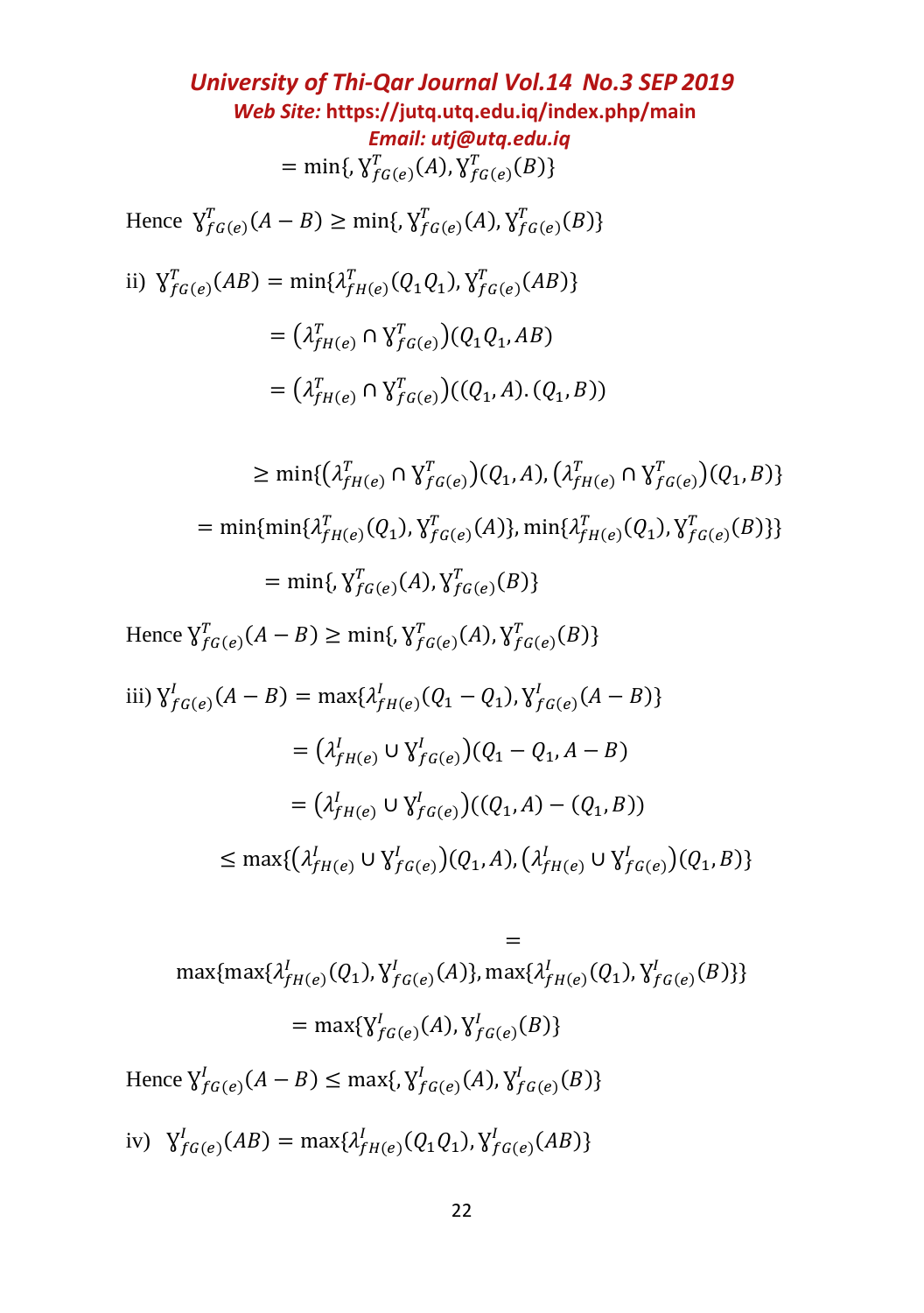*University of Thi-Qar Journal Vol.14 No.3 SEP 2019 Web Site:* **<https://jutq.utq.edu.iq/index.php/main>**  *Email: utj@utq.edu.iq*  $= (\lambda_{fH(e)}^l \cup \mathcal{Y}_{fG(e)}^l)(Q_1Q_1, AB)$  $= (\lambda_{fH(e)}^l \cup \mathsf{Y}_{fG(e)}^l)((Q_1,A),(Q_1,B))$ 

 $\leq \max\{(\lambda_{fH(e)}^l \cup \mathsf{Y}_{fG(e)}^l)(Q_1,A), (\lambda_{fH(e)}^l \cup \mathsf{Y}_{fG(e)}^l)(Q_1,B)\}\$ 

$$
= \max\{\max\{\lambda_{fH(e)}^l(Q_1), \lambda_{fG(e)}^l(A)\}, \max\{\lambda_{fH(e)}^l(Q_1), \lambda_{fG(e)}^l(B)\}\}\
$$

$$
= \max\{\lambda_{fG(e)}^l(A), \lambda_{fG(e)}^l(B)\}\
$$

Hence  $\mathsf{Y}_{fG(e)}^I(AB) \leq \max{\{\mathsf{Y}_{fG(e)}^I(A), \mathsf{Y}_{fG(e)}^I(B)\}}$ 

In the same way we can prove that

v) 
$$
\mathcal{Y}_{f}^{F}(A - B) \le \max\{ \mathcal{Y}_{f}^{F}(A), \mathcal{Y}_{f}^{F}(B)\}
$$
  
\nvi)  $\mathcal{Y}_{f}^{F}(B) \le \max\{ \mathcal{Y}_{f}^{I}(B), \mathcal{Y}_{f}^{I}(B)\}$ 

Hence  $\chi^G$  is a fuzzy neutrosophic soft HX ring of  $N_2$ .

### $Corollary(3.16)$

Let H and G be any two fuzzy neutrosophic soft sets on  $R_1$ ,  $R_2$ respectively,

 $N_1 \subset 2^{R_1} - {\phi}$  and  $N_2 \subset 2^{R_2} - {\phi}$  any two HX rings and  $\lambda^H$ ,  $\lambda^G$  are any two fuzzy neutrosophic soft HX sets of  $N_1$  and  $N_2$  respectively. If  $\lambda^H \times \lambda^G$  is a fuzzy neutrosophic soft HX ring of  $N_1 \times N_2$ , then either  $\lambda^H$  is a fuzzy neutrosophic soft HX ring of  $N_1$  or  $\gamma^G$  is a fuzzy neutrosophic soft HX ring of  $N_2$ .

#### **REFERENCES**

[1] K. Atanassov, Intuitionistic fuzzy sets, Fuzzy Sets and Systems 20,  $87 - 96,$  (1986).